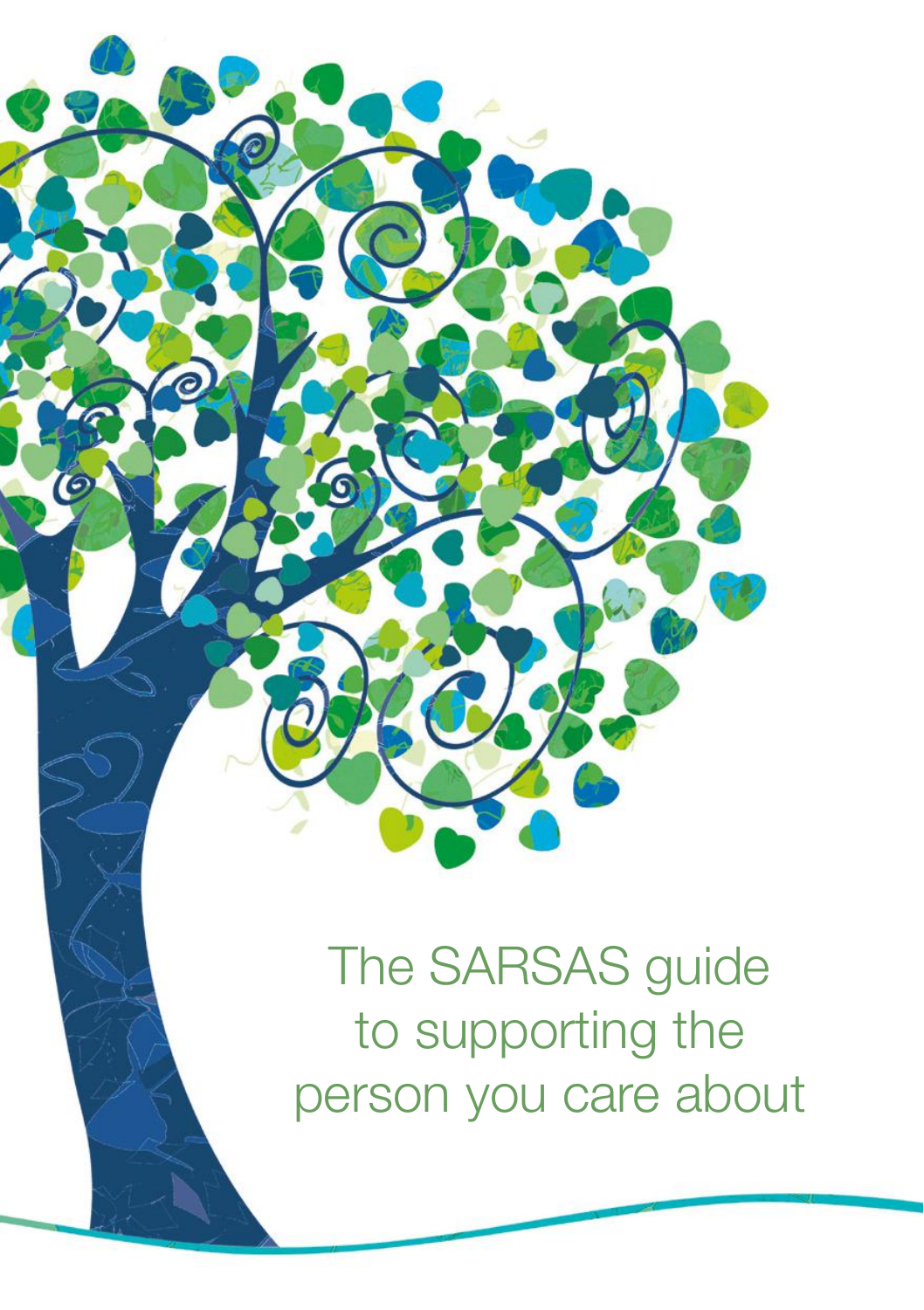# **Contents**

| The SARSAS guide for family and friends                                              | 3                 |
|--------------------------------------------------------------------------------------|-------------------|
| Introduction                                                                         | 4                 |
| Understanding what a survivor may be experiencing                                    |                   |
| The impact of rape or sexual abuse on the person you care about                      | 6                 |
| A survivor's survival instincts                                                      | 7                 |
| Why survivors don't talk about it                                                    | 10                |
| Challenging false ideas about rape and sexual abuse                                  | $12 \overline{ }$ |
| Key reactions: self-harm                                                             | 14                |
| Key reactions: flashbacks                                                            | 16                |
| How you can support a survivor                                                       |                   |
| How you can feel when someone you care about is<br>affortad by rano or covingl abuse | $\overline{1}$    |

| affected by rape or sexual abuse                              | 18 |
|---------------------------------------------------------------|----|
| What can you do to help?                                      | 20 |
| Exploring grounding techniques with the person you care about | 23 |
| Information if you are a partner of a survivor                | 26 |
| How supporting someone affected by rape                       |    |
| or sexual abuse can impact on you                             | 28 |
| Caring for yourself when caring for others                    | 30 |
| Protecting the person you care about and others               | 33 |
| Reporting rape and sexual abuse to the police                 | 34 |
| A glossary of useful terms                                    | 37 |
| Further resources                                             | 38 |
| Feedback                                                      | 39 |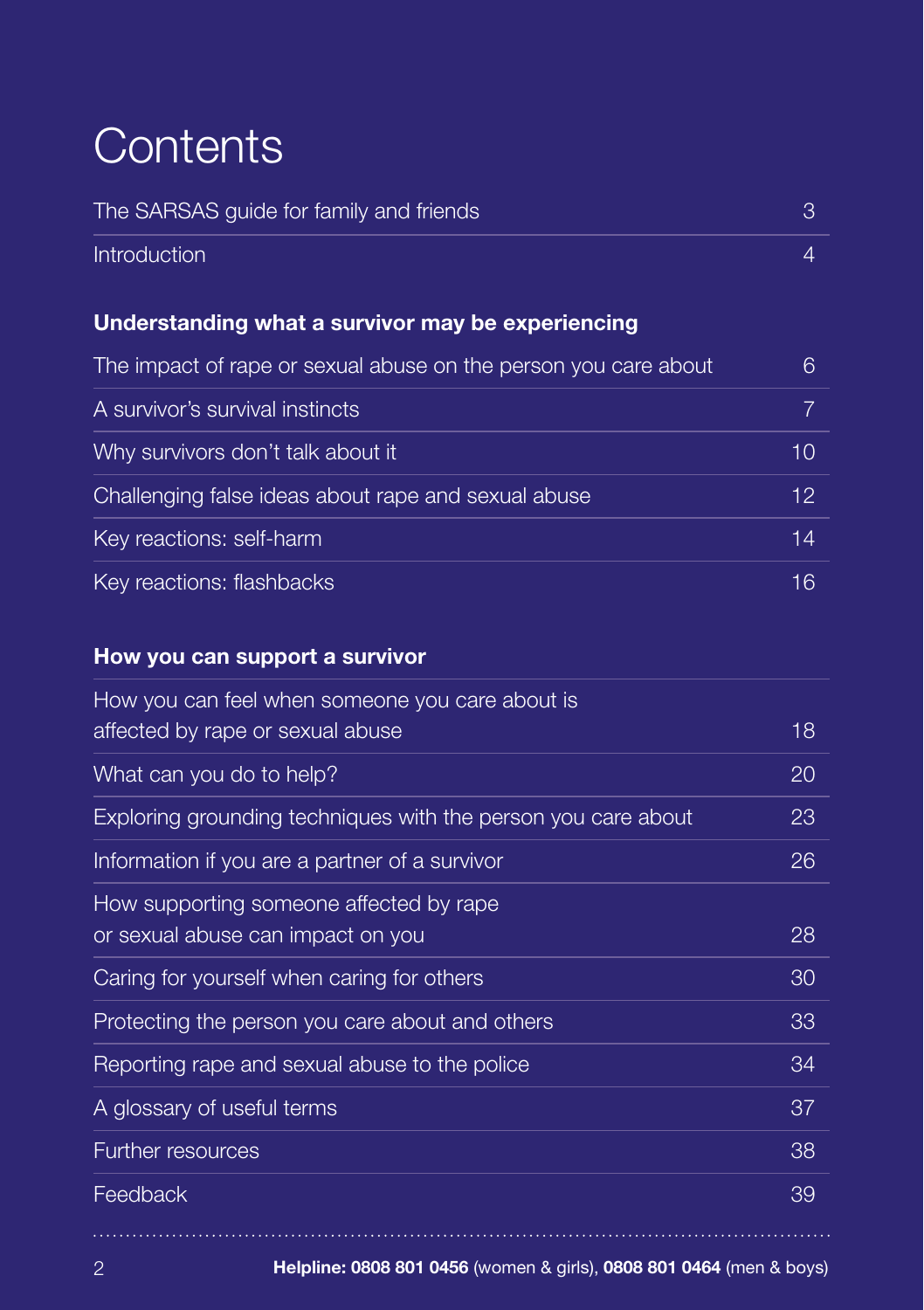## The SARSAS guide for family and friends

This guide is for family and friends supporting a person of any gender or sexual orientation, over the age of fourteen, who has been affected by sexual violence; recently or over a year ago.

This includes: rape, sexual assault, childhood sexual abuse, incest, sexual domestic violence, trafficking and sexual exploitation, online sexual bullying, female genital mutilation, ritual abuse, forced marriage, so-called 'honour' based violence, sexual intimidation, coercion or harassment, whether physical or verbal.

When a person has been raped or sexually abused it can affect how they think, feel, behave and see the world and those around them. This guide explains some common behaviours, emotions, thoughts and physical reactions that a survivor might be experiencing. Survivors can fear the impact that their disclosure will have on their life and on those closest to them; that they will be ignored, judged or not believed. Some of these responses can change the relationship that family and friends have with the person they are supporting. Family and friends can experience many confusing feelings of sadness, frustration, guilt, loneliness, helplessness and/or shock. By providing information and practical suggestions this guide aims to empower family and friends to support the person they care about.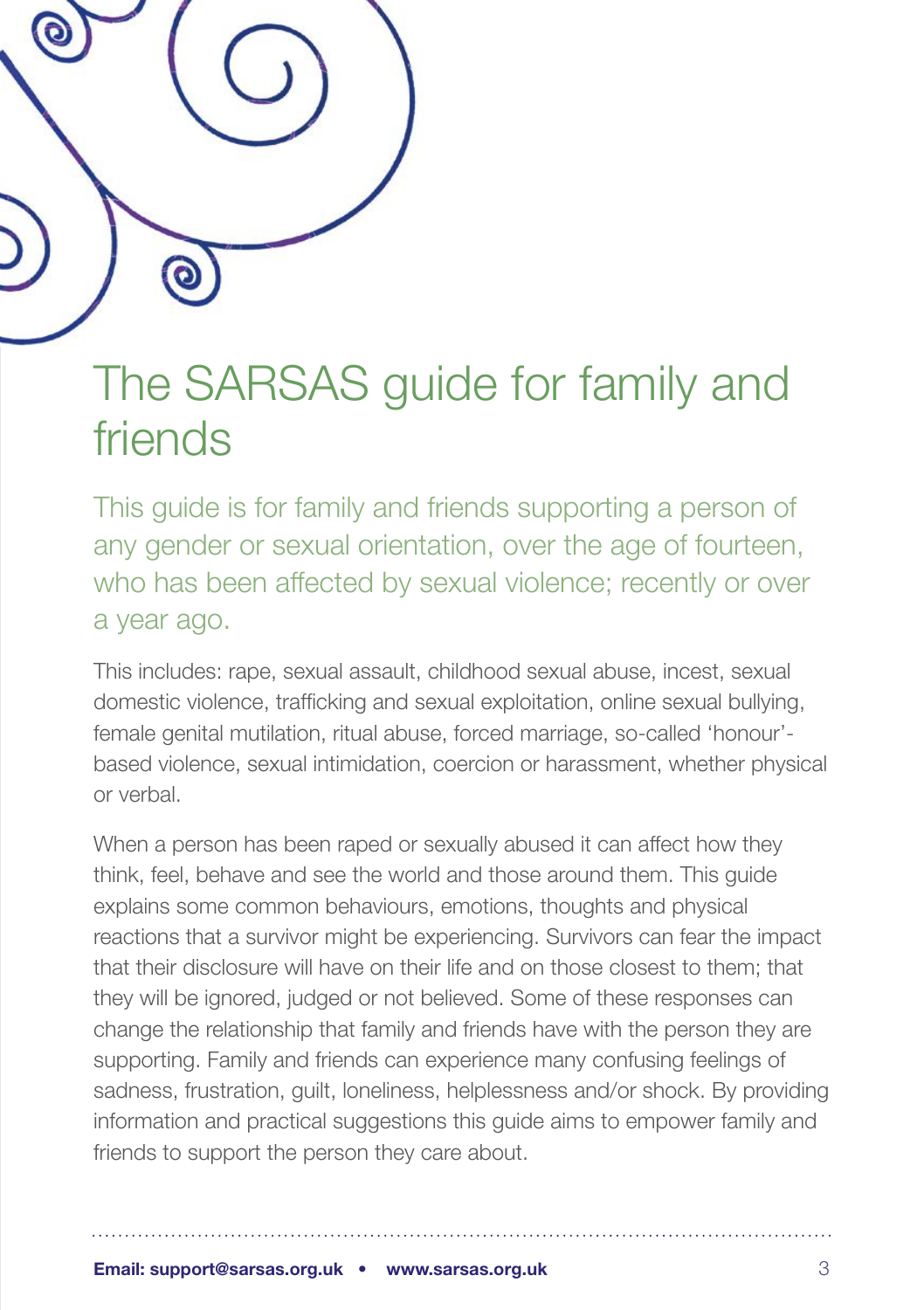# **Introduction**

### You have picked up this guide because someone you care about has been affected by rape or sexual abuse.

You may be feeling anxious, angry, sad or distant from your friend or relation. These are very normal responses to seeing someone you care about hurting. You may wish that they would open up to you more and that you understood them better at this time. Healing is possible after any type of abuse. It can require courage and patience from the survivor and you will play an important role in the success of that process.

Many of the survivor's reactions associated with the trauma of rape and sexual abuse are natural safety mechanisms. The body and mind are reacting to a dangerous situation:

- **• Fear and anger** are protective feelings
- **• Mistrust and forgetfulness** are protective thoughts
- **• Isolation and forming extra identities** are protective behaviours

These mechanisms may be used by the survivor long after the immediate danger has passed. However, many of these defence responses can lead to the survivor isolating themselves and make it more difficult for you to support the person you care about. This guide will offer suggestions for you to support them more effectively at this difficult time.

*The most important things that you can do are:*

- *• Listen to them*
- *• Believe them*
- *• Continue to offer unconditional support and love*
- *• Be patient with them*
- *• Encourage them*
- *• Reassure them that their feelings are normal*
- *• Give them choices*

4 **Helpline: 0808 801 0456** (women & girls), **0808 801 0464** (men & boys)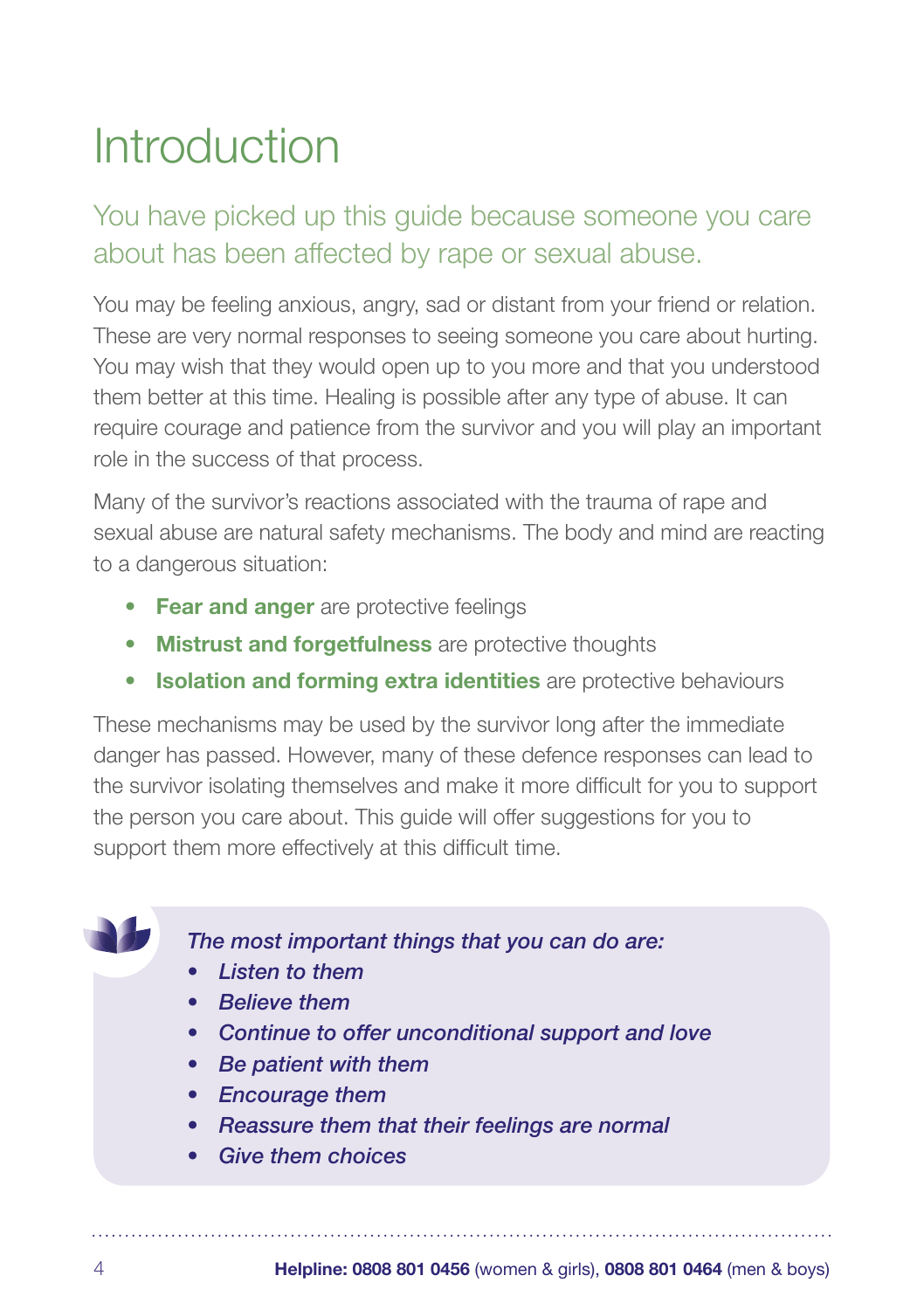It is important that you look after yourself during this time. Supporting the person you care about following the impacts of rape or sexual abuse can be emotionally challenging. This guide will explore in the section 'Caring for yourself when caring for others', more detailed ways of keeping yourself emotionally and physically strong whilst you are being there for someone else.

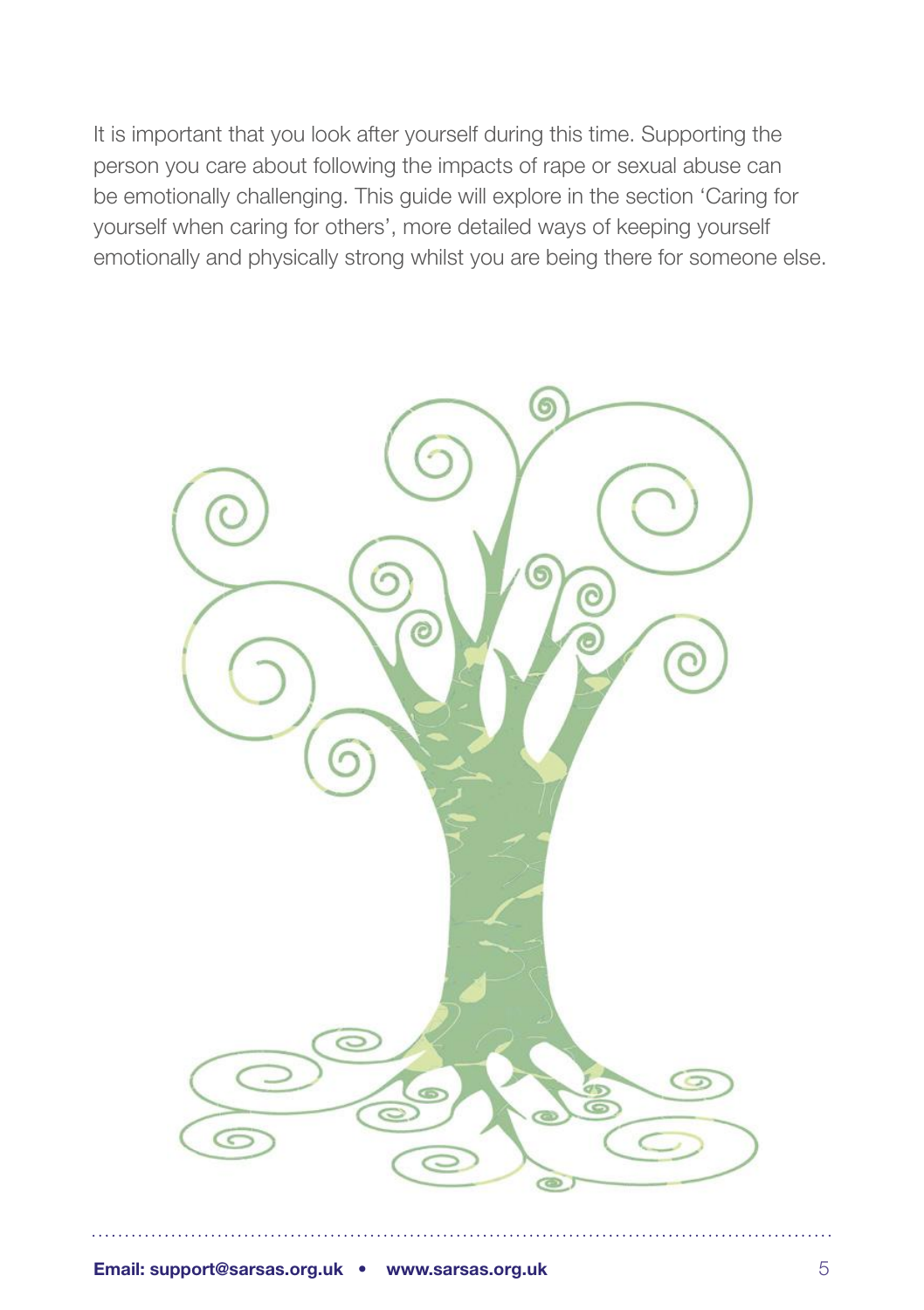

# The impact of rape or sexual abuse on the person you care about

When a person has experienced a traumatic incident it is likely that they will experience deep physical, emotional and behavioural reactions to this trauma. These reactions are normal and will be different for each individual.

#### **A survivor is experiencing normal reactions to an abnormal situation.**

The next few pages will list some common examples of reactions to trauma:

### Behavioural reactions

- Panic attacks
- Nightmares
- Flashbacks
- Increased smoking and/or drinking and/or drug use
- Isolating themselves from others
- Overworking or not turning up to work
- Personal neglect
- Cutting or self-harm
- Nail biting
- Impulsiveness
- Twitches, tapping fingers etc.
- Non-stop talking
- Not wanting to talk
- Changes in eating patterns

When someone has suffered any kind of rape or sexual abuse it can affect their behaviour. There are always reasons, emotions or thoughts behind why a survivor behaves in this way.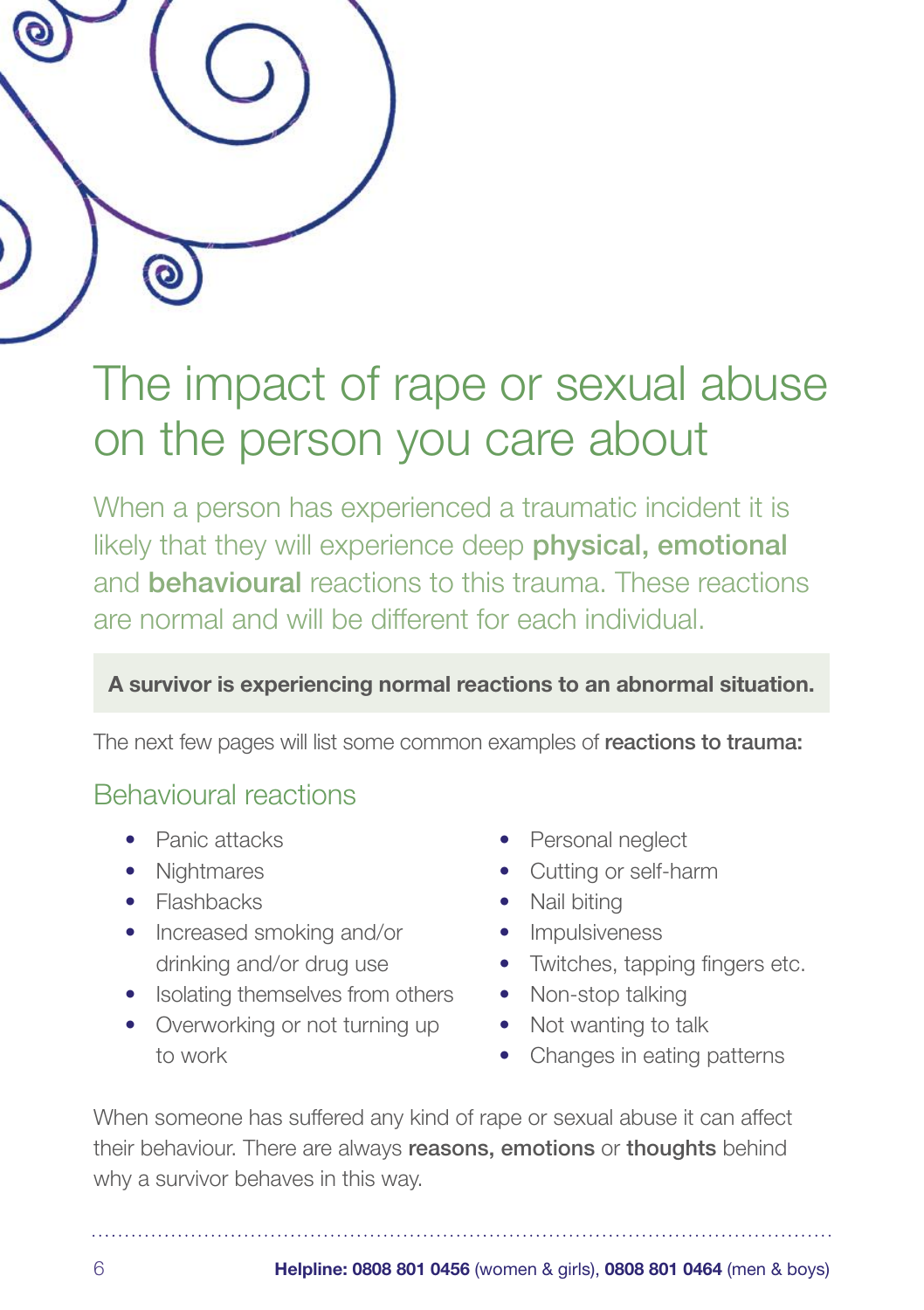### Emotional reactions

It can be hard for a survivor to stop thinking about their experience. There can be lots of mixed emotions for the person affected. Trying to understand it can be confusing and different common emotions can lead to the person you care about thinking things about themselves that aren't true. Here are some examples of the feelings a survivor can have and the thoughts attached to these feelings:

- *Mistrust* 'I can't trust anyone'
- *Anger* 'Why me?'
- *Insecurity* 'People won't want to be with me/What will people think of me?'
- *Hopelessness* 'I will never be the same'
- *Fear* 'I am scared about seeing the abuser again'
- *Guilt* 'It was my fault/If only I hadn't'

### Physical reactions

- **Franciscon in the muscles**
- Tiredness and exhaustion
- Diarrhoea
- Little desire to do anything
- Hyperactivity
- Dry mouth
- Sweating
- Headaches
- *Depression* 'I can't cope'
- *Irritability* 'Nobody understands me'
- *Anxiety* 'I can't tell anyone/ Nobody will believe me'
- *Self loathing* 'I'm dirty and disgusting'
- *Loss in self confidence* 'I am unable to do this'

- Dizzy spells/funny turns
- Unsteady breathing
- Tightness in the chest
- Increased rapid heartbeat
- Poor memory
- Other physical pains
- **Vaginismus**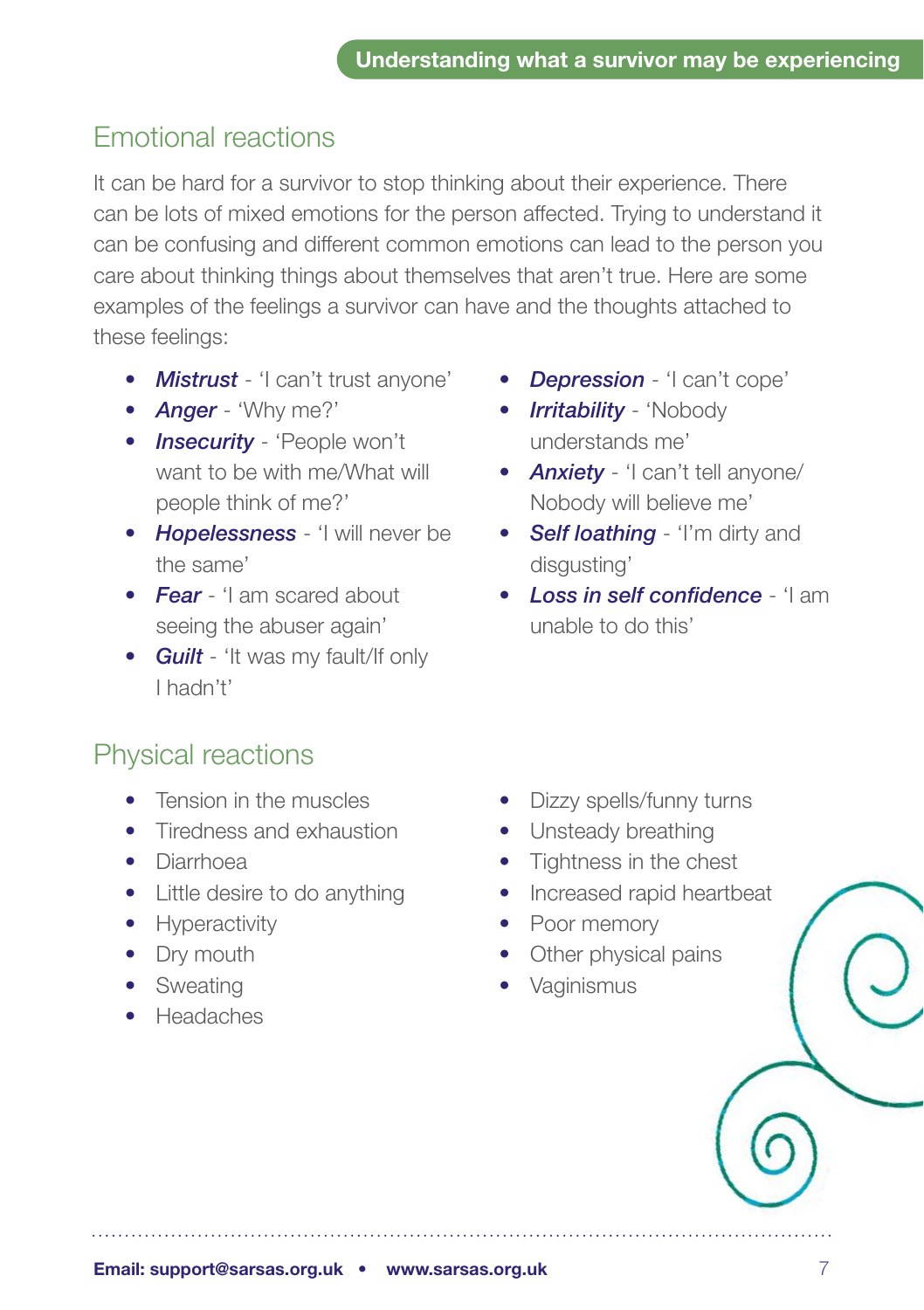# A survivor's survival instincts

The human brain is rational and intuitive. When we are exposed to danger or traumatic events the intuitive side takes over. It does what it needs to do to survive.

Our senses are constantly sending signals to a part of the brain called the amygdala. The amygdala searches through these signals for any threats. If it finds a threat it tells our hypothalamus to release defence hormones. This will trigger one of these five instinctive reactions to danger:

### Fight, flight, freeze, friend and flop

Our mind will choose the reaction that is most likely to lead to survival and least harm. It doesn't think about how we will feel after. During rape or abuse the first two options aren't possible as they may lead to further physical or mental harm. The last three options are very common as they expose the survivor to the least immediate danger. These responses have evolved over thousands of years. Think about how animals pretend they are dead to avoid predators (flop) or how we may stand still when we see a car coming towards us before we think to get out of the way (freeze).

The abuse the person you care about is dealing with may have happened recently or over a year ago. The perpetrator may be unknown or very well known to the survivor. Some perpetrators can convince a child or vulnerable person that the abuse is normal behaviour. When abuse has been normalised by the perpetrator over a long period of time, it can take a long time for the survivor to acknowledge and finally disclose their experience. A survivor will often have used the survival instincts of friend, freeze or flop at the time to protect them. This is why survivors can often feel frustrated that they did not fight back or run away at the time.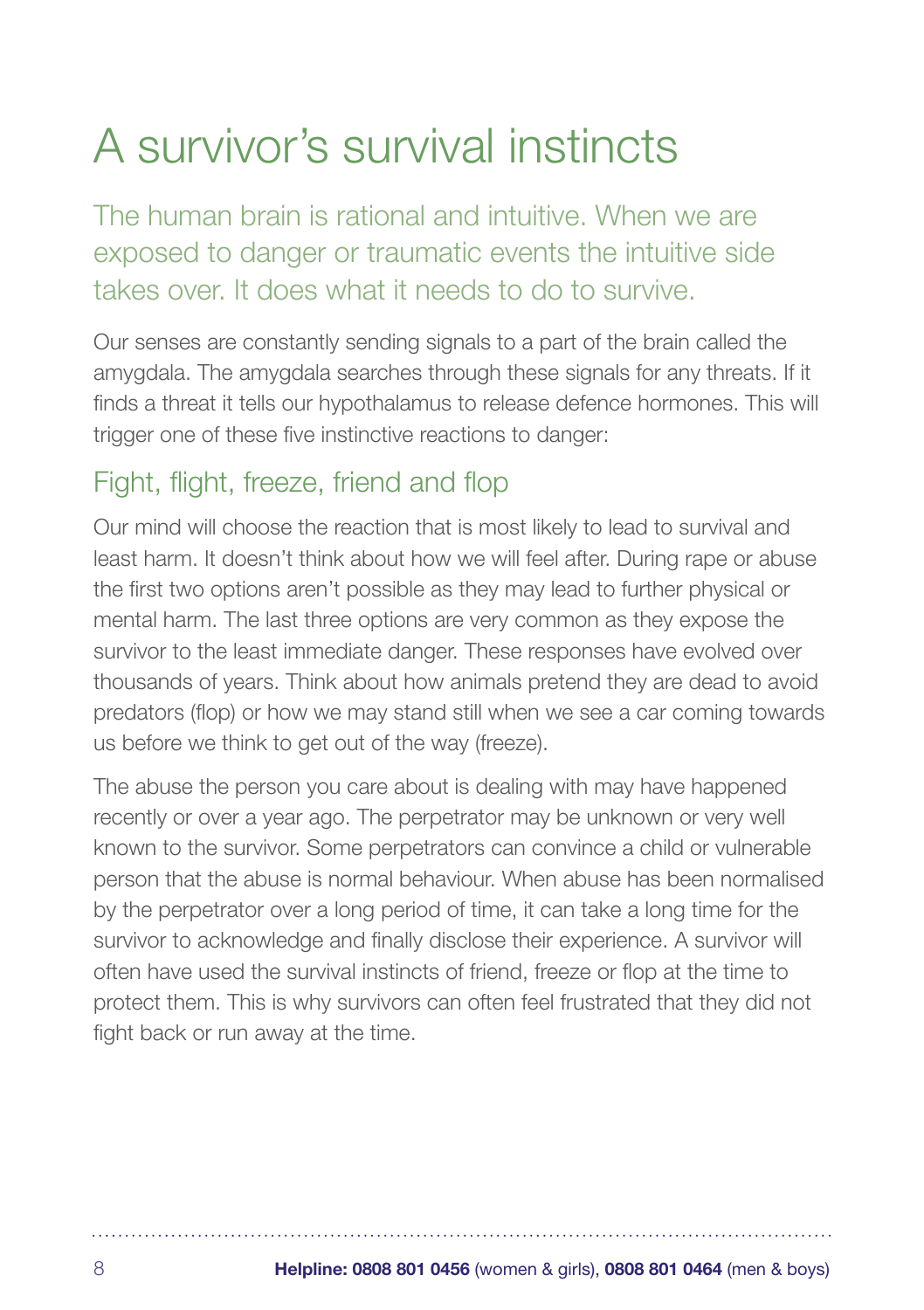#### **Understanding what a survivor may be experiencing**

Our survival instincts react in a split second. Immediately after, the amygdala begins the slower process of sending the threat signal to the rational part of our brain (the cortex or hippocampus). It is a few seconds later that we manage to think rationally about the threat. As the instinct for immediate survival overrides longer-term rational thought, fear can overwhelm rationality about the threat. If there is a safe outcome (survival), the brain learns to use that reaction again (friend). This is how abuse can occur over a long period of time or many times for some survivors.

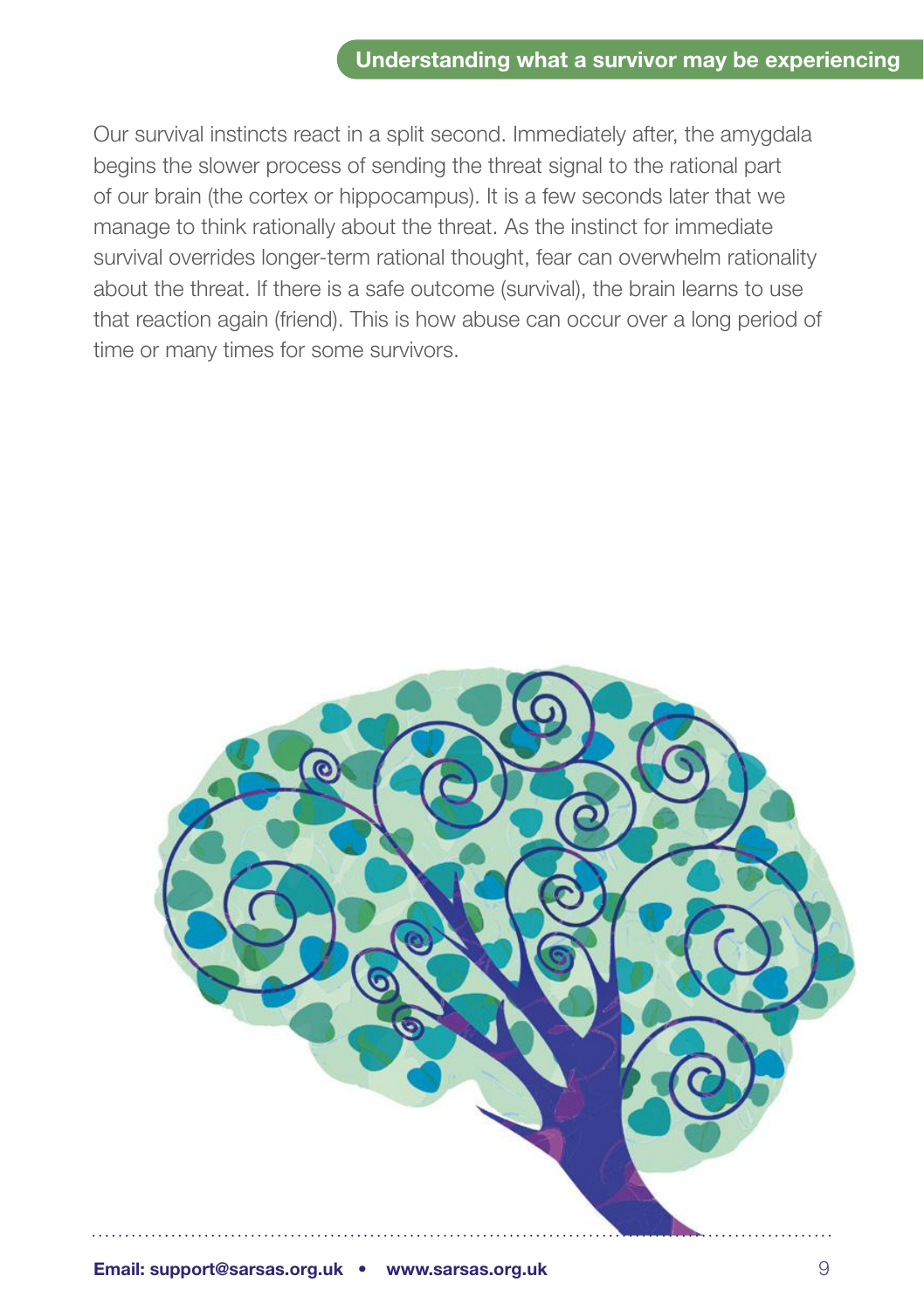# Why survivors don't talk about it

### The decision for a survivor to discuss rape or sexual abuse, even with someone close to them can be a difficult one.

Disclosing for the first time is often a painful part of the healing process. Sometimes it can be even more difficult to discuss the rape or abuse with a friend or family member if the perpetrator is known to them. It can take a long time and lots of courage for a survivor to disclose what has happened to them. Here are some of the very common and real reasons that people do not find it easy to talk about what has happened.



*organisations*

10 **Helpline: 0808 801 0456** (women & girls), **0808 801 0464** (men & boys)

*by someone known to and trusted by their family*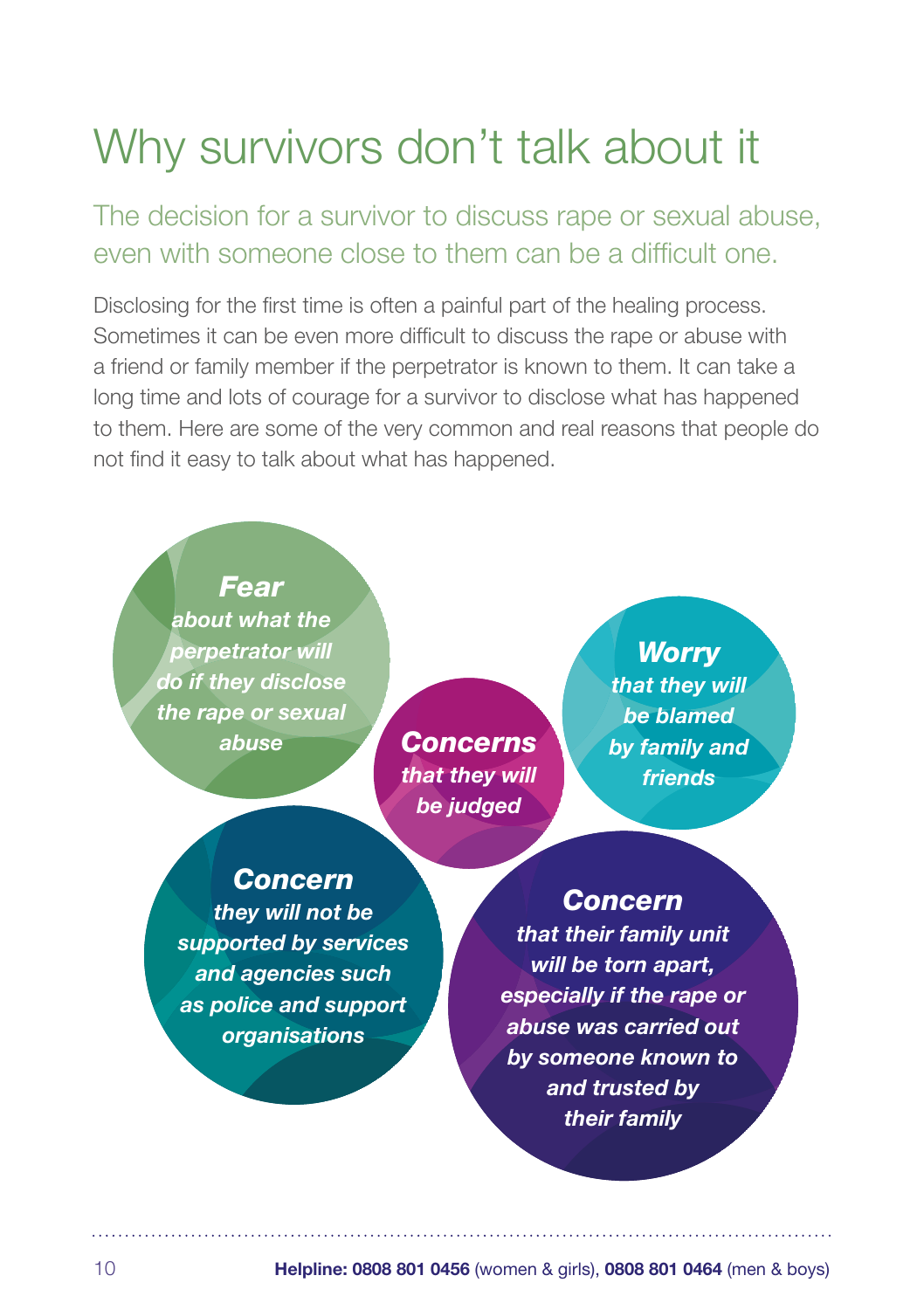#### **Understanding what a survivor may be experiencing**

*Fear that they will not be believed*

#### *Fear*

*that they will feel even more hurt if the person that they disclose to does not listen, believe or reacts negatively to them* 

*Discomfort about having to discuss very intimate and personal information*

*Hopelessness that if they say anything it will be their word against the perpetrator's*

#### *Concern*

*that talking about things before they are ready to will be even more traumatising*

*Confusion if they love or care for the person who has abused them. They can worry that they do not want to get someone who they care for into trouble*

#### *Anxiety that they will be forced to make a report and to have to re-live painful experiences*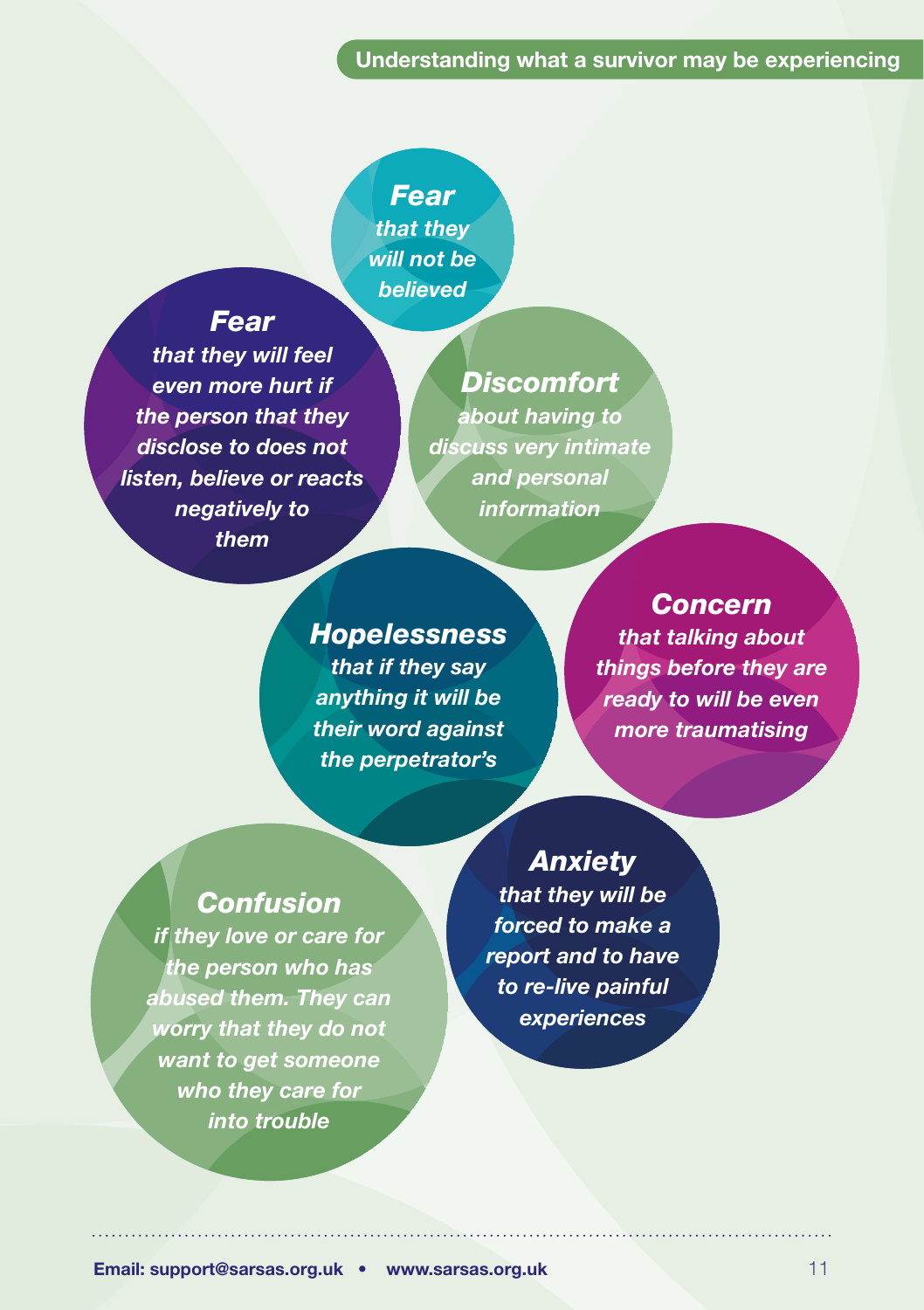# Challenging false ideas about rape and sexual abuse

Here are some of the unhelpful untruths that people can think and survivors themselves can end up believing. Alongside these comments are some useful ways you can challenge them and help slowly eliminate these taboos and false ideas.

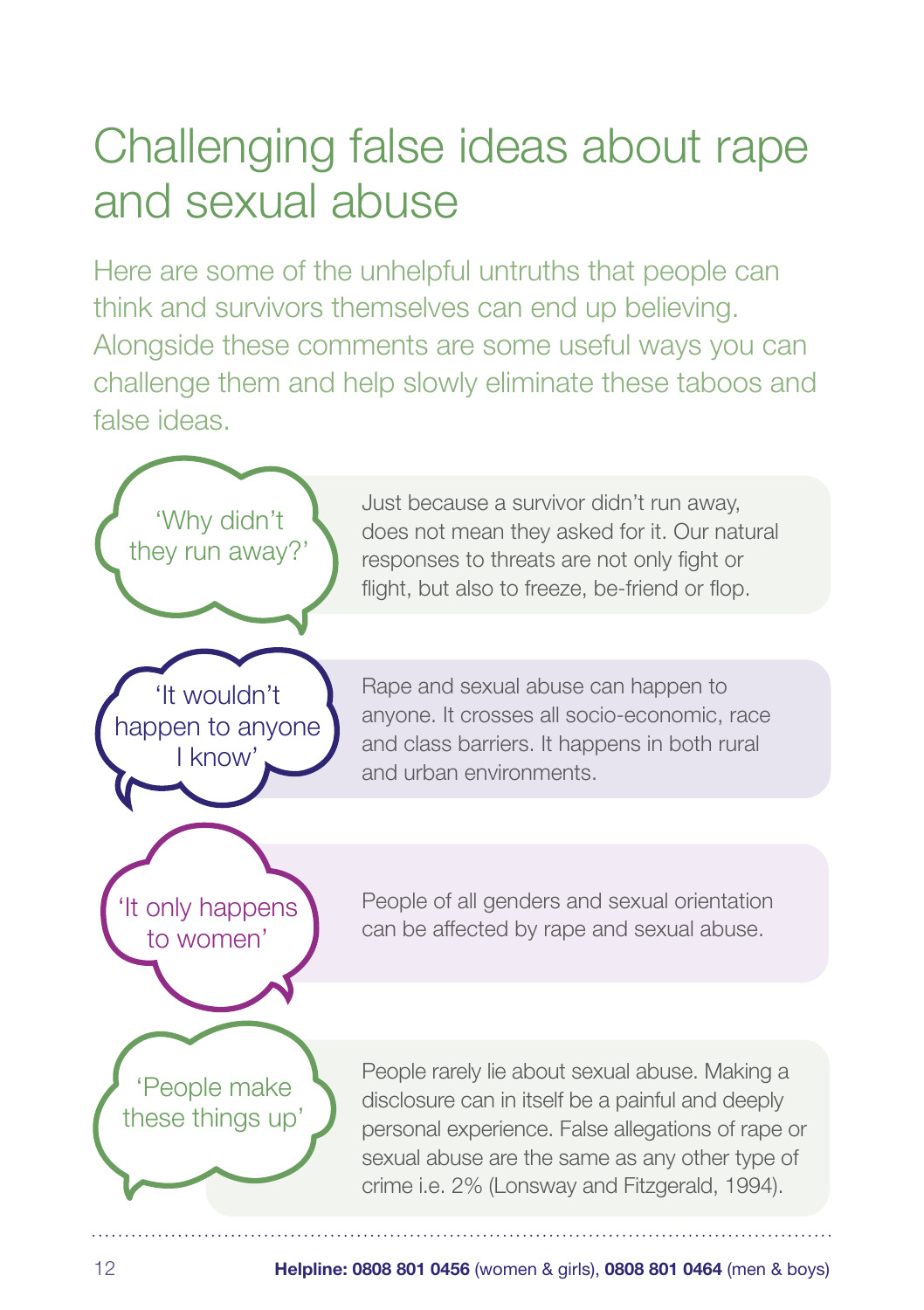Rape is usually carried out by strangers<sup>'</sup>

Over 80% of people are abused by someone they know i.e. family members, relatives, close friends and/or someone they come into regular contact with. The people likely to abuse children and those that are vulnerable are those who have the most opportunity and access to them.

'But she didn't say no'

Consent is defined as an agreement by choice. The person must have had the freedom and capacity to make that choice. If someone threatens another's safety or if that person is unable to consent because of drink, drugs or being asleep, this is not consent.

'She was wearing a short skirt'

Nobody deserves rape or sexual abuse, EVER. Reports show that there is a great diversity in the way targeted women act or dress. Attractiveness has little significance and rapists rarely target women based on their physical appearance. Rapists are cowards who will rape or sexually abuse in situations where they think they are most likely to get away with it.



*You are reading this guide because you are willing and open to understanding an issue that can often make people feel uncomfortable. By doing this you are helping to prevent the taboos that exist around sexual violence and that can allow it to keep happening. By talking to the person you care about, you will let them know that it is not their fault and your love for them is unconditional.*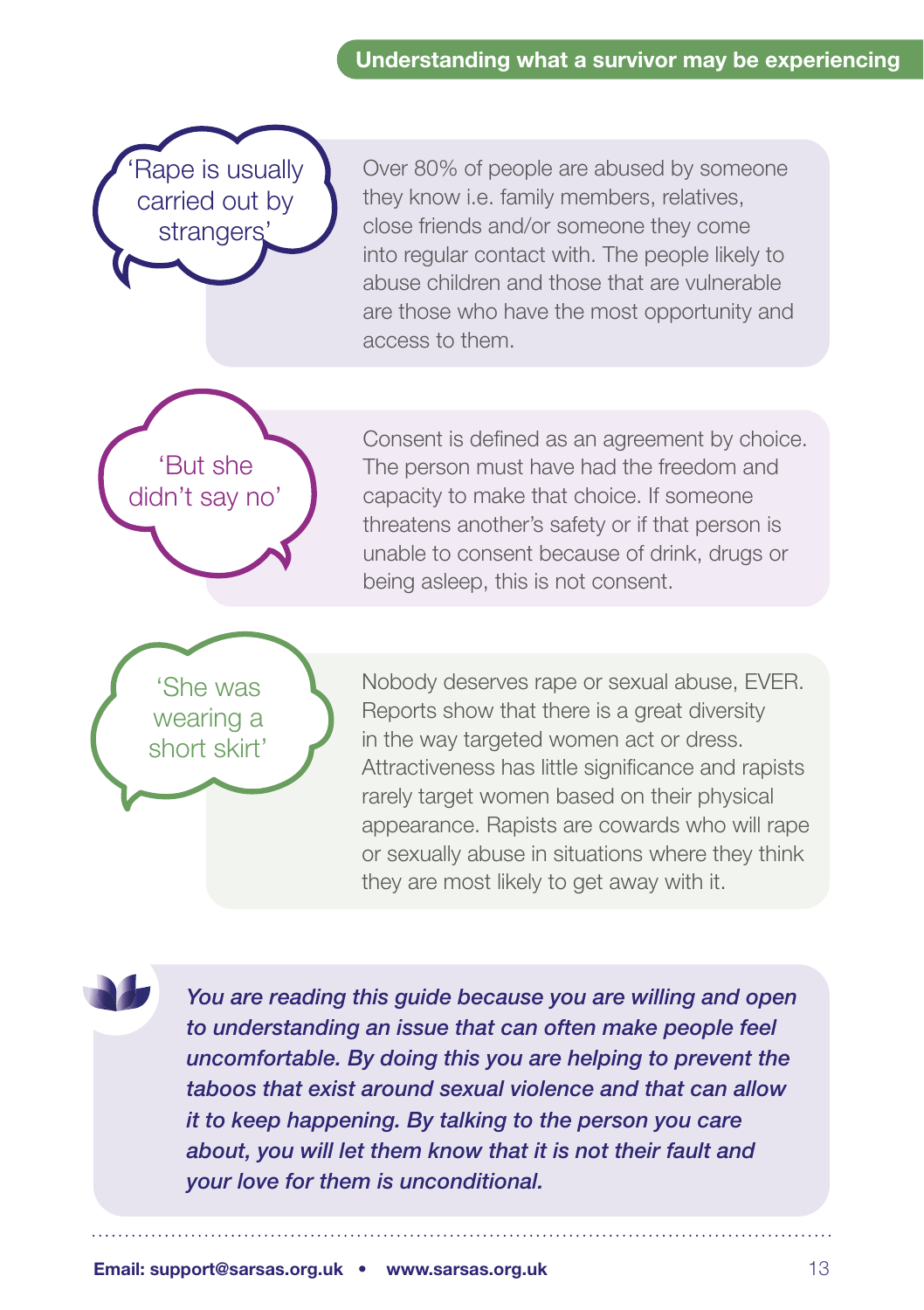# Key reactions: self-harm

### What is self-harm?

Self-harm is a broad term that describes the act of hurting yourself on purpose. It is also known as self-inflicted violence, self-injury or self-mutilation.

Self-harm could include any of the following behaviours:

- Cutting, burning or slashing the skin
- Obsessive cleaning of the skin, sometimes using bleach
- Pulling hair out
- Repeatedly hitting the body

People can also harm themselves by drinking alcohol, smoking or taking drugs all of which could lead to addiction, eating too much/too little, which could lead to eating disorders, like anorexia, bulimia or compulsive eating or work extremely hard, leading to exhaustion.

### Who carries out self-harm?

Self-harm is carried out by women and men; there is no typical person who self-harms and people of all ages, backgrounds and cultures can self-harm.

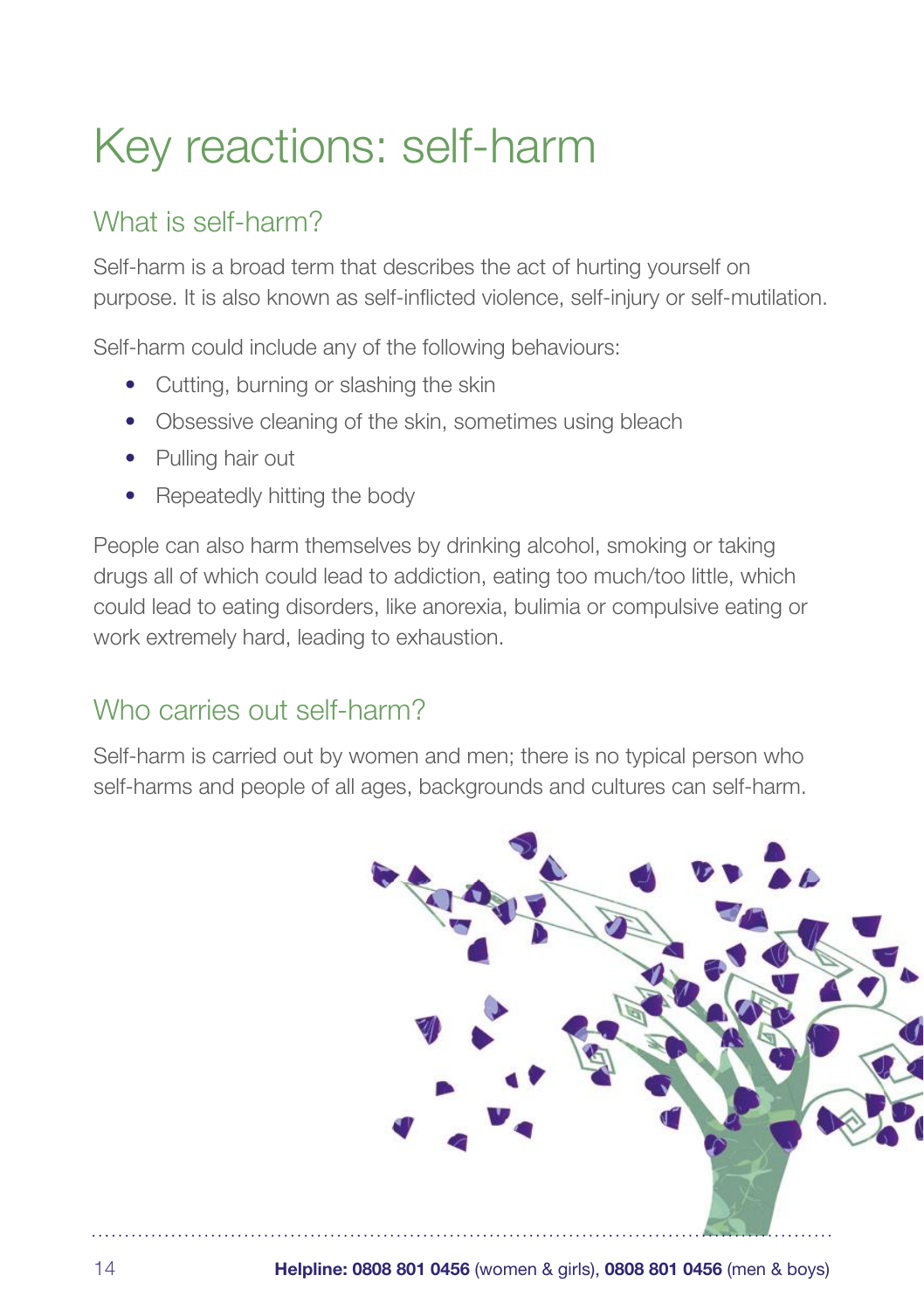### Why do people self-harm?

Self-harm can be a way to:

- Express, cope with or numb painful feelings
- Get some control over painful and often confusing feelings
- Punish yourself; this can be particularly true if a person has low self-esteem or blames themselves for the original trauma
- Provide comfort at a difficult time by doing something that is familiar. This can help when new and confusing feelings appear

### Myths about self-harm:

#### 'It is a failed suicide attempt'

Self-harm is much more about attempting to cope with life rather than wanting to die. Injuries can be life threatening but are rarely so.

#### 'Self-harm is attention seeking behaviour'

Many people try as hard as they can to hide any evidence of their self-harm. People do not hurt themselves to gain attention.

#### 'Self-harm is a sign of someone going mad'

Self-harm is a sign of deep distress, not madness.

#### 'People who self-harm are a danger to others'

People who self-harm are directing the hurt at themselves and not at other people. In fact, most people who self-harm would be appalled at the idea of harming anyone else.

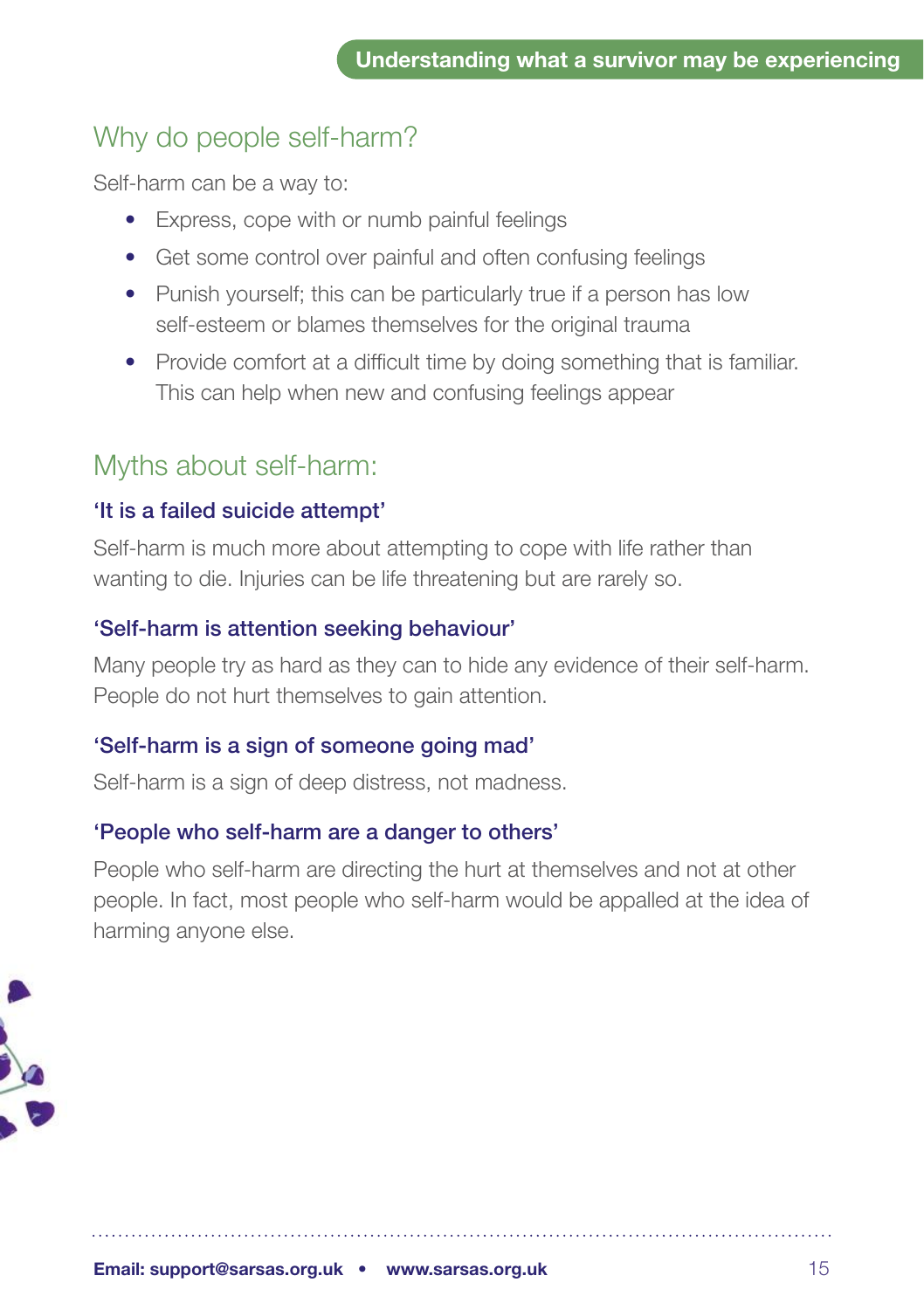# Key reactions: flashbacks

### What are flashbacks?

It is common for a survivor to experience vivid images of the rape or sexual abuse, making them feel as though the event is happening all over again. These vivid images are known as flashbacks and are active memories of a past traumatic event. Flashbacks can occur at any time, are out of a person's control and difficult to get rid of.

Though flashbacks are horrible and terrifying, they can show that a person is ready to deal with the traumatic event.

Some ways you can support someone having flashbacks are:

- *Help the person you care about to acknowledge their flashbacks,* what can trigger them and to recognise if there are any usual signs or cues before one starts
- *Remind them that the worst is over.* The feelings they are experiencing are now memories of events in the past that they have already survived
- *Help them to focus on the present* by using some of the grounding techniques in the next section. Help them to concentrate on their own senses; observing their surroundings, listening to sounds around them, remind them of their own physical presence, encourage them to breath in the air around them. This can help someone to remain in the here and now
- *Support them to breathe through it.* When people are scared it is likely they may experience shallow breathing or hold their breath. As a result the body can react to the lack of oxygen, causing panicky feelings, a pounding heart, pounding head, tightness, sweating, fainting and dizziness. By getting someone to breathe deeply some of this panic will stop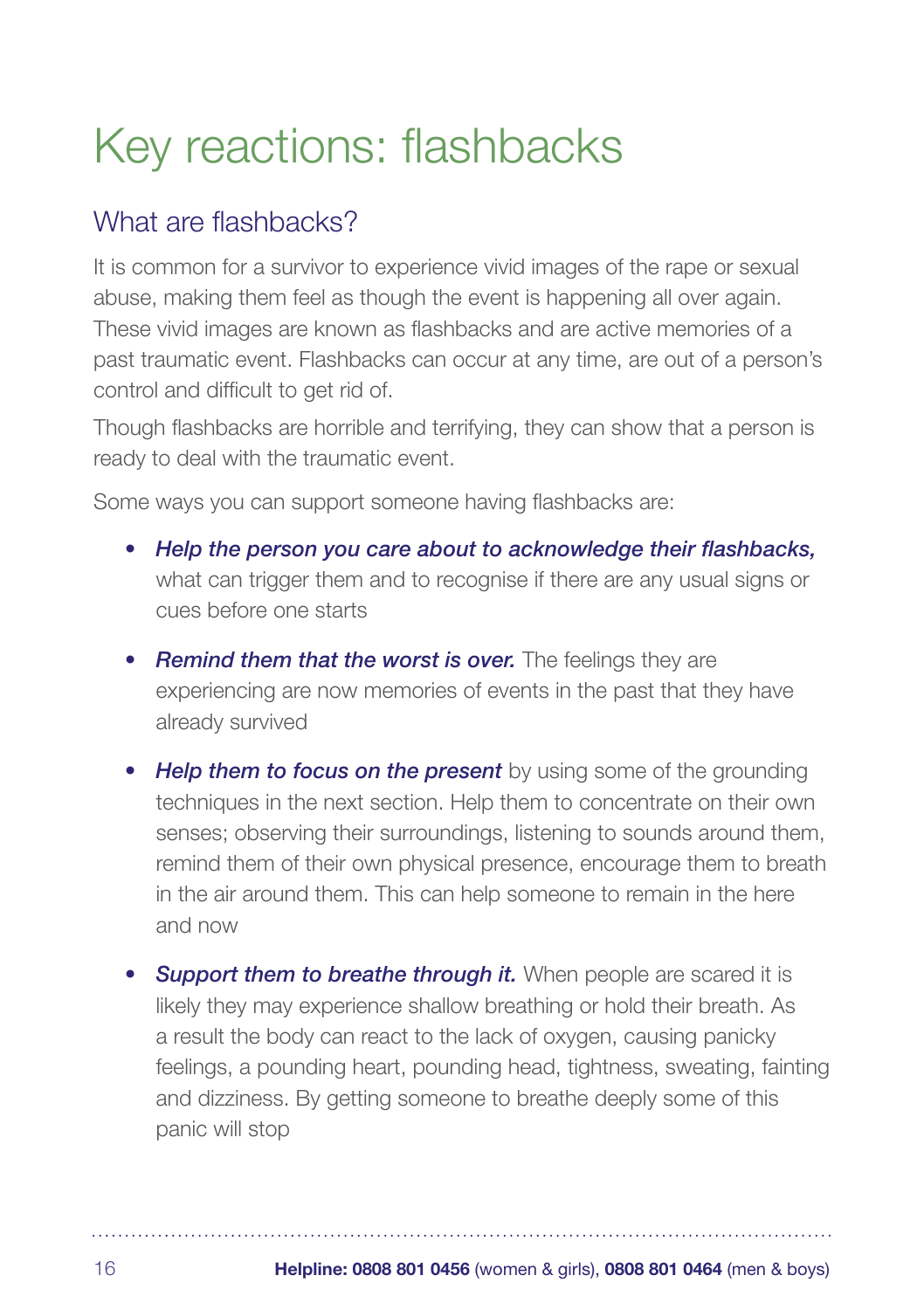- *Give the person you care about time to recover.* Flashbacks are very powerful and so they will need time to recover afterwards by taking a nap, a warm bath or just allowing themselves some quiet time. Support them to be patient, kind and gentle to themselves by allowing their body some comfort and nurturing
- *Remind them that you are there and willing to talk about the flashback.* Remember that they may want you to be around or even prefer to be alone. Be sensitive to their personal needs at this time. Ask them what they would like you to do to support them with their flashbacks
- *Remind them that it is a normal reaction.* They are healing and the flashbacks are the body's way of dealing with an abnormal or traumatic event

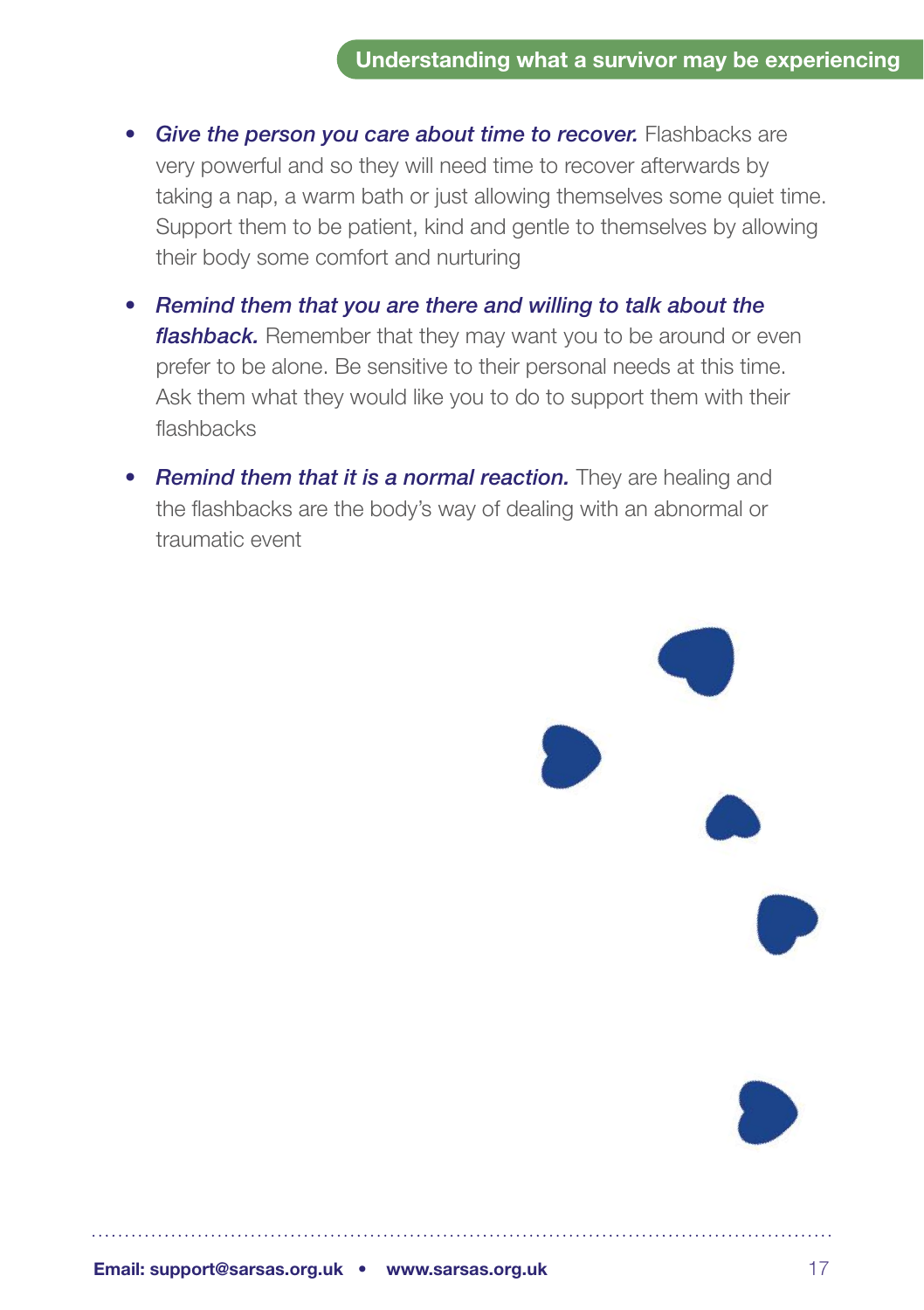## How you can feel when someone you care about is affected by rape or sexual abuse

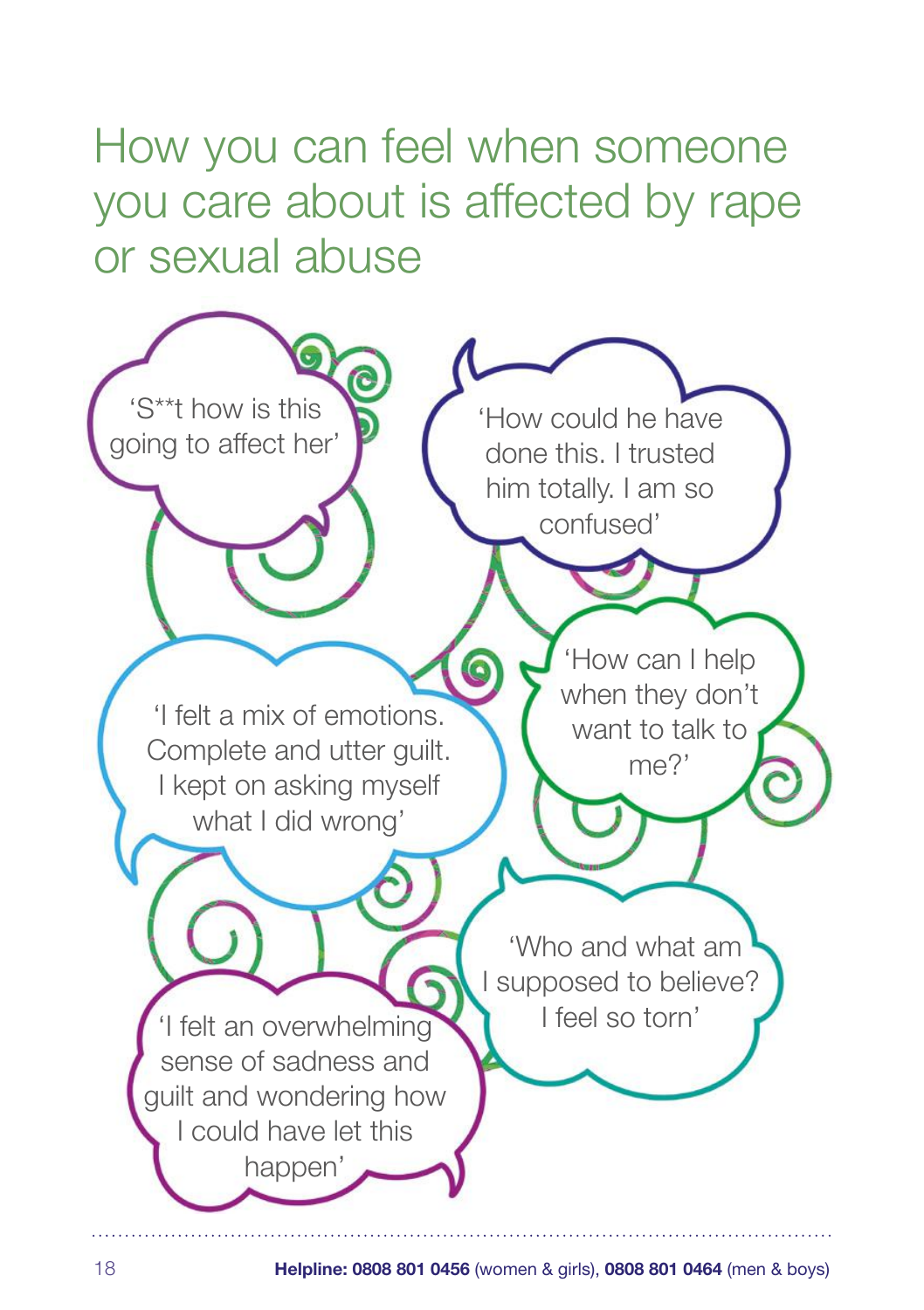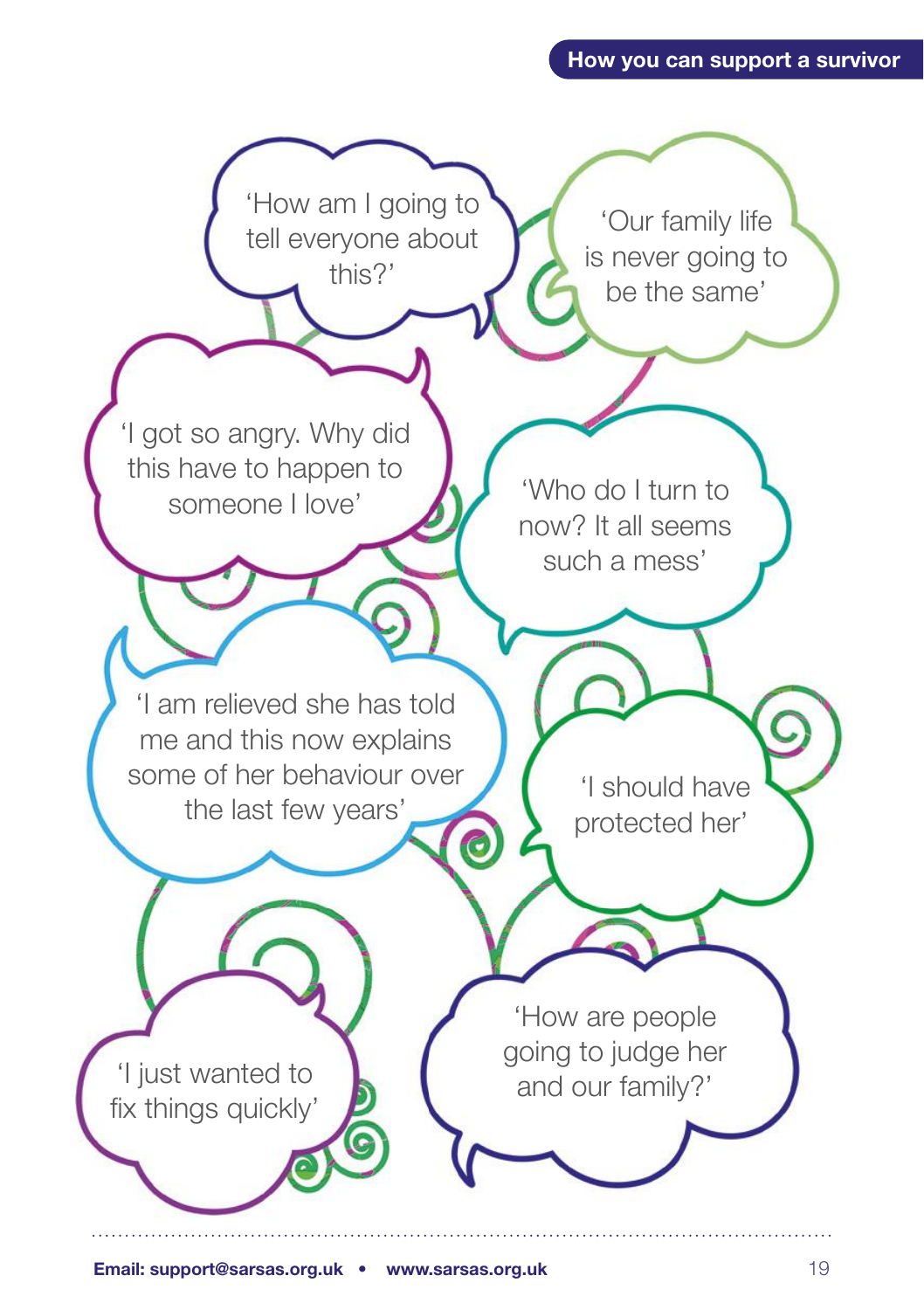# What can you do to help?

The most important and simple thing you can do to help the person you care about is to listen and believe.

Here are some more quidelines:

- *Listen and let them say what they need to in their own words and in their own time.* This can be one of the most important but hardest things to do when you want the person you care about to heal as quickly as possible
- **Believe what they tell you.** Survivors very rarely lie about sexual violence but often fear other people won't believe them. If the person you care about ever seems to contradict themselves or add new facts, this doesn't mean they're making things up. It is very common for trauma to affect the way in which we recall memories
- *Offer unconditional support.* If, in your opinion, your friend or relative is not taking the best care of themselves, or making the 'right' decisions (e.g. about reporting), do not judge them. People react in different ways to rape and sexual abuse
- *Remain patient.* A lot of survivors blame themselves for what was done to them. It's normal after something traumatic to think 'If only I hadn't...' Remind them that you don't think that's true, but bear in mind that arguing with them probably won't persuade them. Don't be frustrated if they believe this for some time
- *If they feel guilty about something*, e.g. not putting up a fight, affirm the fact that they used their survival skills to stay alive, and that compliance is not consent. Most people do not put up a fight in order to survive and minimise further harm
- *Explore their options with them.* If they face difficult decisions, help them to make their own choices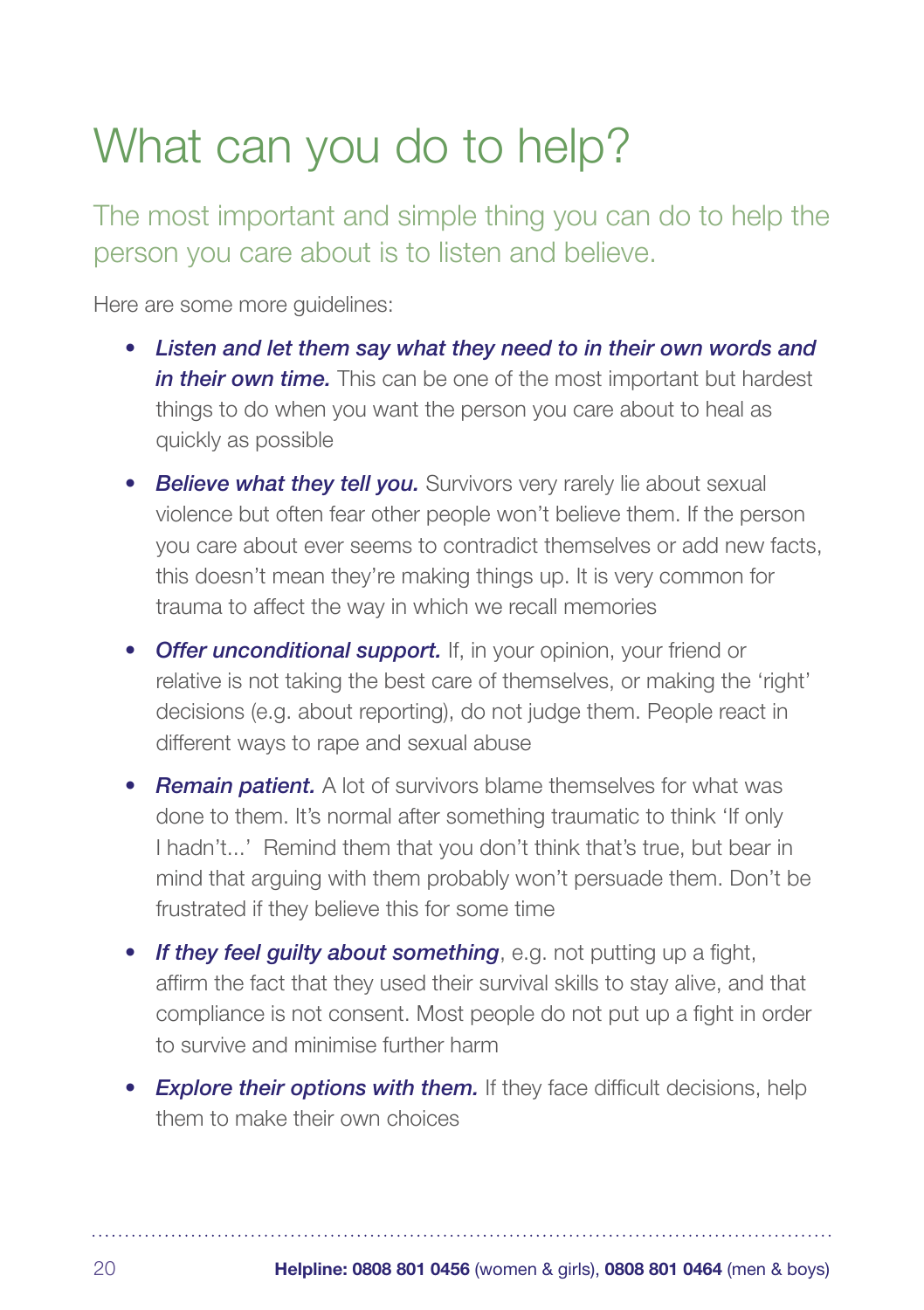- **Encourage them to do things for themselves;** try to affirm their own capabilities and power by not doing things for them that they can do themselves
- *Take them seriously* and treat all their feelings equally seriously
- *Dealing with the effects* of sexual violence is ultimately something a survivor does for themselves. Survivors are experts in their own healing, and so encourage and empower them to help themselves
- *• Explore and challenge your own views* about sexual violence
- *Take every opportunity to reassure them* that you love them for who they are, and that they are still the person they were before anything happened to them. All their reactions are normal reactions to an abnormal situation
- *Take your needs seriously and seek your own support.* Accept that there is going to be serious disruption in their life, and that this will probably affect you. Remember that you need to be physically and emotionally strong if you are supporting someone else so it is important that you look after yourself

*Remember, you are not a miracle-worker. The best you can do is let them know that you care about them and will be there if they want to talk.*



*Do you need a care break? Make sure you make time for yourself.*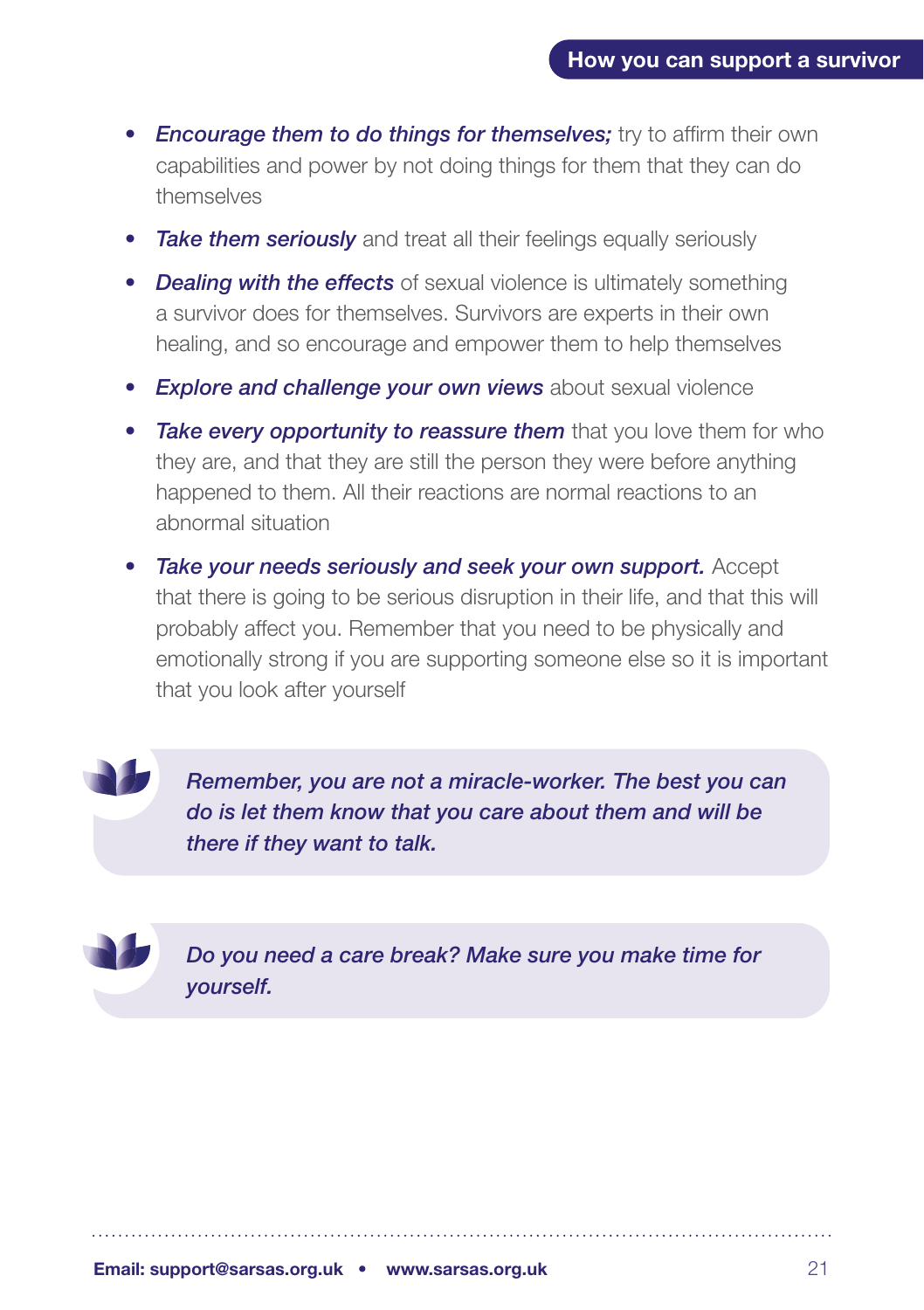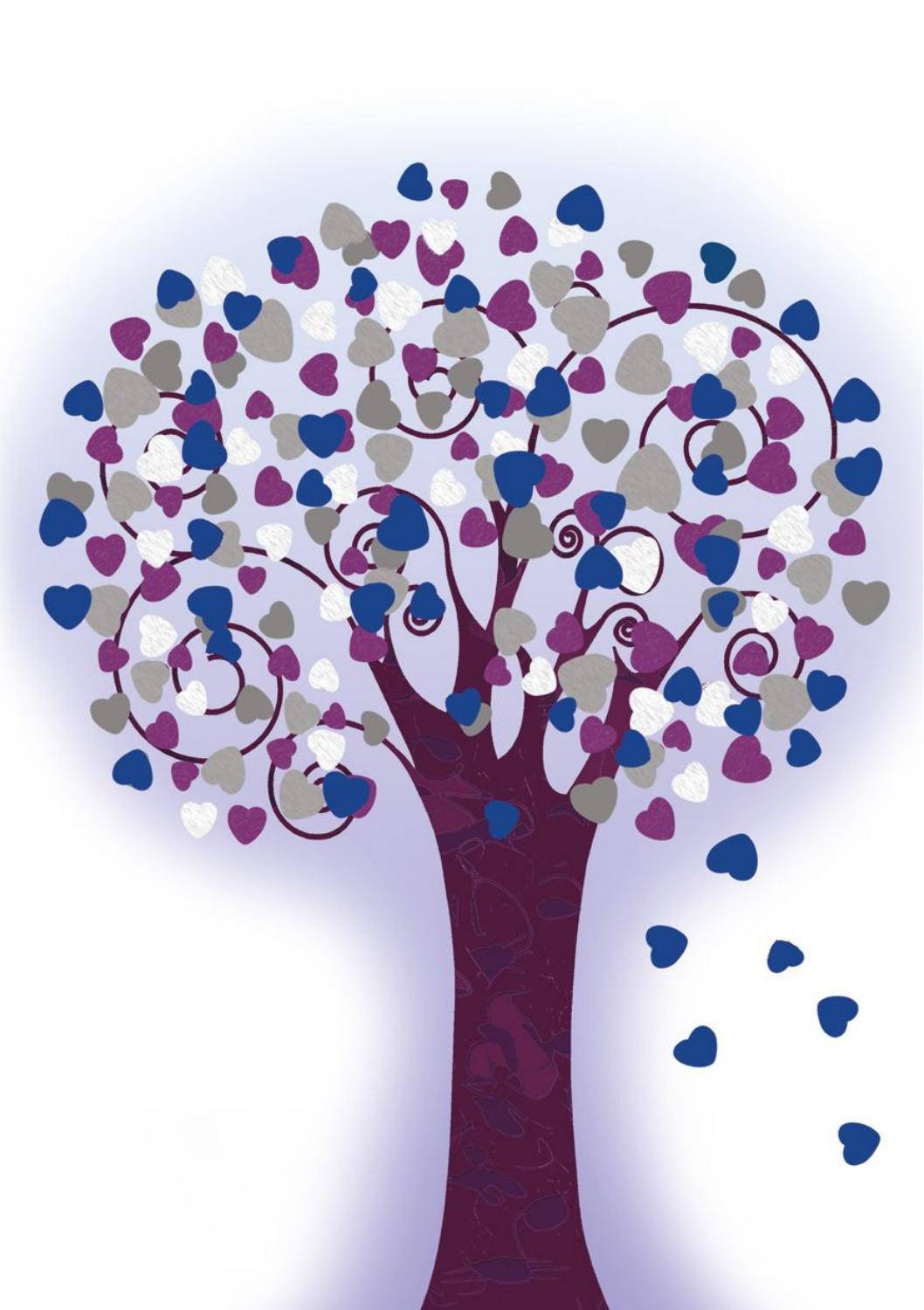## Exploring grounding techniques with the person you care about

Grounding can be a useful technique for people dealing with self-harm, flashbacks, panic attacks and any kind of stressful situation. It is a way of keeping people in the here and now by focusing on the present. They may like you to go through this with them or prefer to practice these techniques completely on their own.



*Here are some guidelines that you can use as a resource when supporting the person you care about:*

- *Grounding can be done anywhere, anyplace, anytime and nobody needs to know that a person is doing it*
- *Grounding can be used as soon as someone experiences a trigger, feels like harming themselves, using a substance or disassociating with others and their surroundings*
- *Sometimes it can help if a person rates their mood on a scale of 1-10 before and after*
- *• It is best to keep eyes open whilst practicing grounding*
- *It should be done whilst focusing on the present, not the past or future*
- *Grounding is more than just a relaxation strategy. Is can be used to distract and help a person to deal with extreme negative feelings. It is believed to be more effective for trauma than relaxation techniques alone*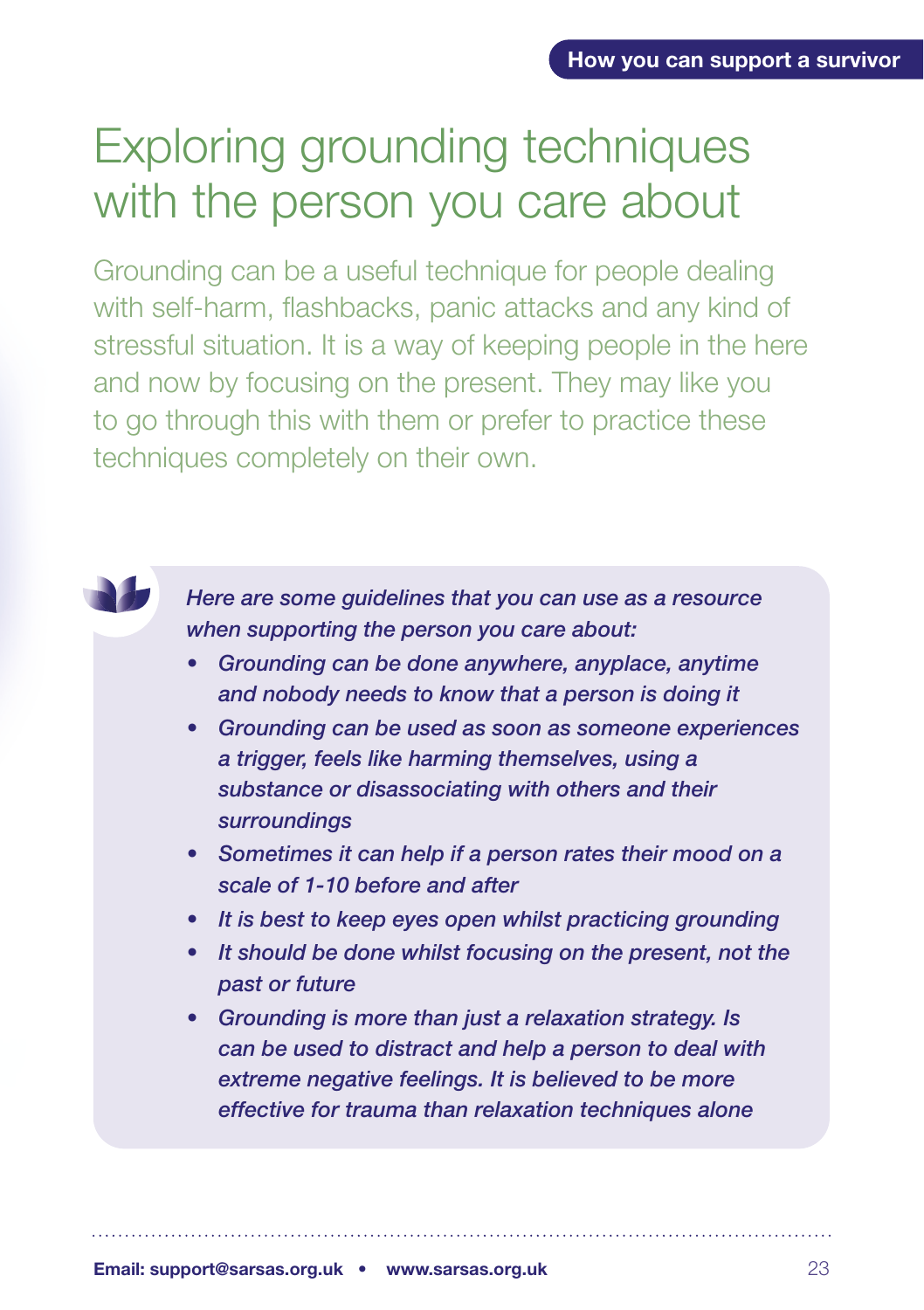Remember that the following suggestions will not work for everyone. Grounding techniques are very personal and it can take time for a person to develop the techniques that work for them. Whilst grounding takes practice it is also key that the person you care about does it in their own time. Explore these suggestions together and ask the person you care about if there are techniques that they would like you or others close to them to practice with them when they are having a flashback, panic attack or feeling like self-harming.

#### Exploring mental grounding with the person you care about

- *Observing surroundings.* Encourage them to look around at their surroundings and describe their environment in detail
- *Mental games.* Suggest games such as going through the alphabet and thinking of types of dogs, names of cities etc.
- *Age progression.* If they have regressed during flashbacks and panic attacks, it can be useful for them to slowly count back up, e.g., I am now 9, 10, 11 etc. until they reach their current age
- *Encourage them to describe an everyday activity in detail.* For instance their breakfast or bedtime routine
- *Imagery.* Encourage them to explore their own ways of visualising themselves moving away from the pain. It could be flying or skating away from it or changing a 'TV channel' in their head to a better channel
- *Safety statements.* Encourage them to remind themselves that they are safe now. Remind them to think of where they are, the date, time and to stay in the present
- *Use concentration.* Explore practicing concentration techniques such as saying the alphabet backwards or practicing tricky sums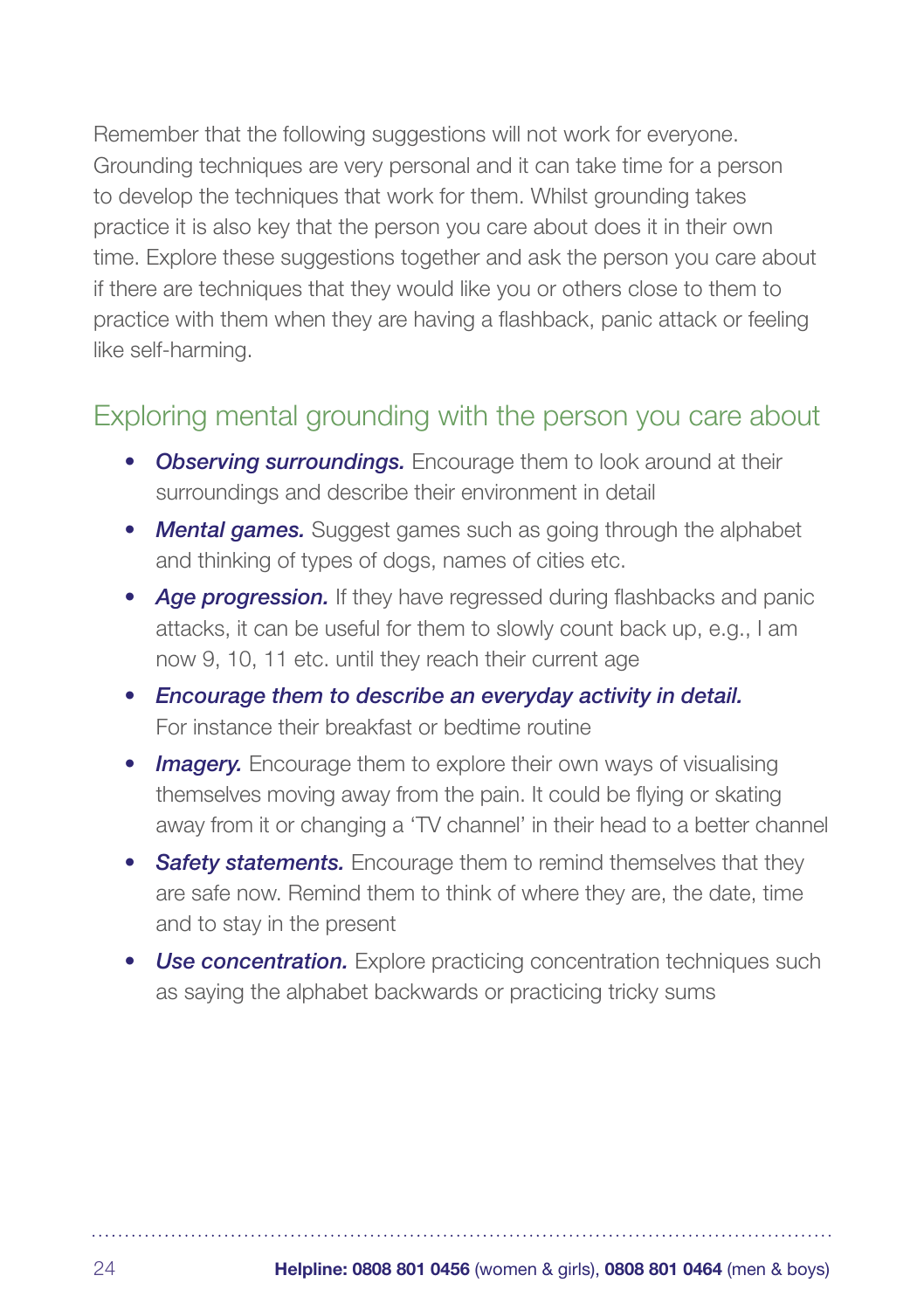### Exploring useful physical grounding techniques

- *• Running warm or cool water over hands*
- *Breathing through.* Encourage them to focus on breathing deeply and slowly, concentrating on inhaling and exhaling
- *• Touching physical objects* around them, a pen, keys etc.
- *• Clenching and releasing fists*
- *Stamping feet or digging heels* into the ground to remind them of their own physicality
- *• Grabbing* their chair as tightly as possible
- *• Stretching* by extending their arms and legs as far as they can

#### Exploring soothing grounding techniques

- *• Saying kind statements to themselves* e.g. 'you will get through this'
- *• Picturing people they care about*
- *Thinking of a safe place.* It could be imagined or real, e.g. a beach or beautiful mountains
- **Saying coping statements.** This could be 'I can handle this' or 'I have handled this before'
- *Planning a safe treat.* Encourage them to think of a nice dinner that they are going to have, a bubble bath or a long walk
- *Thinking of things they are looking forward to.* This could be seeing a close friend or going out for dinner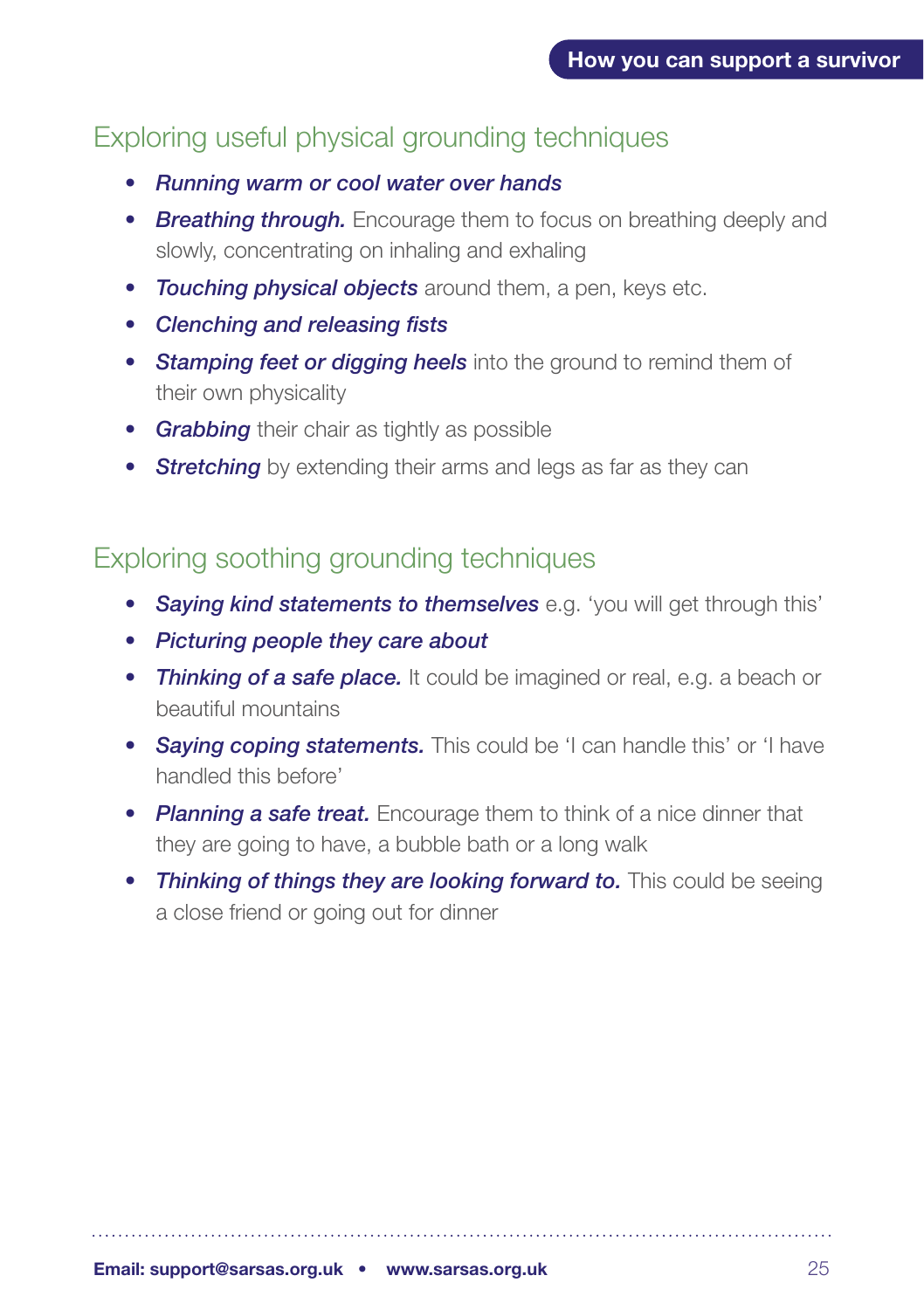

## Information if you are a partner of a survivor

As a partner, you can be a very important source of support to the person you care about as they begin to deal with the effects of sexual violence.

Rape and sexual abuse can impact on intimacy within a loving relationship and can challenge both of your thoughts around gender and sexuality.

- *Impacts on intimacy for partners* It is possible that the sexual aspect of your relationship can be affected while your partner is trying to heal from abuse that might have happened either recently or over a year ago. Be sensitive to their needs in this area, and never ever persuade or cajole them into any contact that they are not enthusiastic about. By rejecting intimacy your partner is not rejecting you, even though it may feel like it; the associated memories around sexual behaviour, or even touch, may make it too difficult for them to even contemplate this. If this is the case, reassure your partner that you understand how important that is and that you will give them all the patience and time they need
- **Impacts on you** If the abuse is recent, you may feel a sense of helplessness or guilt. Some partners can feel they were unable to fulfil their role as 'protector' and prevent it happening to someone they love. They may feel a great anger towards the perpetrator and consider revenge. They may share their partner's pain so that they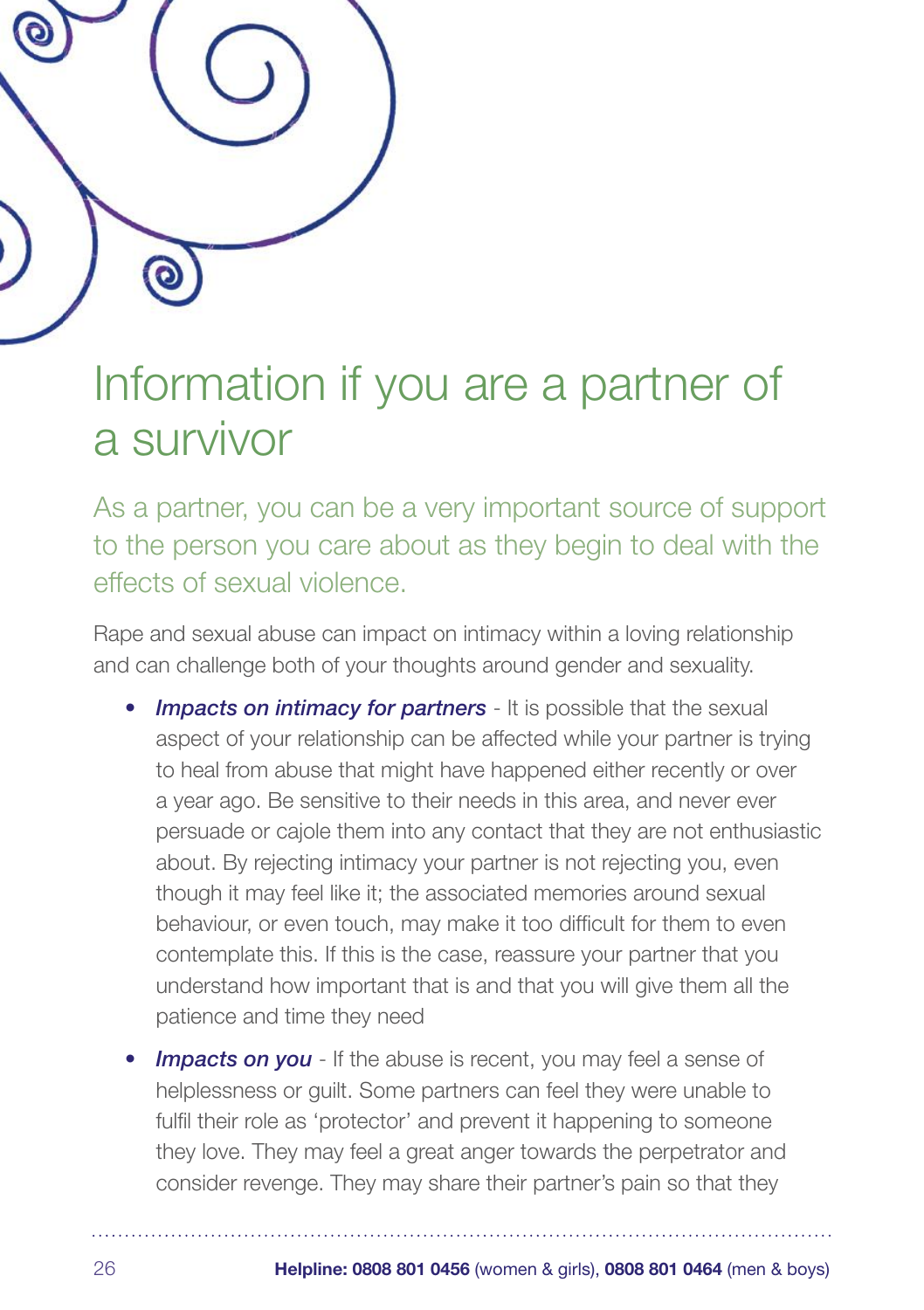experience some of the same reactions as them: nightmares, sadness, disillusionment with the world. Just as your partner may need to get support with how they are feeling, so too, do you. It can be easy to adopt the role of the strong partner, supporting a partner with no apparent hurt to yourself. It is very important that you acknowledge these feelings and get support, so that any issues you are dealing with don't end up affecting your partner's recovery

*Impacts on same sex relationships* - If you are in a same sex relationship there may also be additional questions that arise about your partner's sexuality or relationship dynamics and intimacy. You may think that seeking help may be more difficult if either of you is not 'out'. All the support services are available to you whether you are out or not.

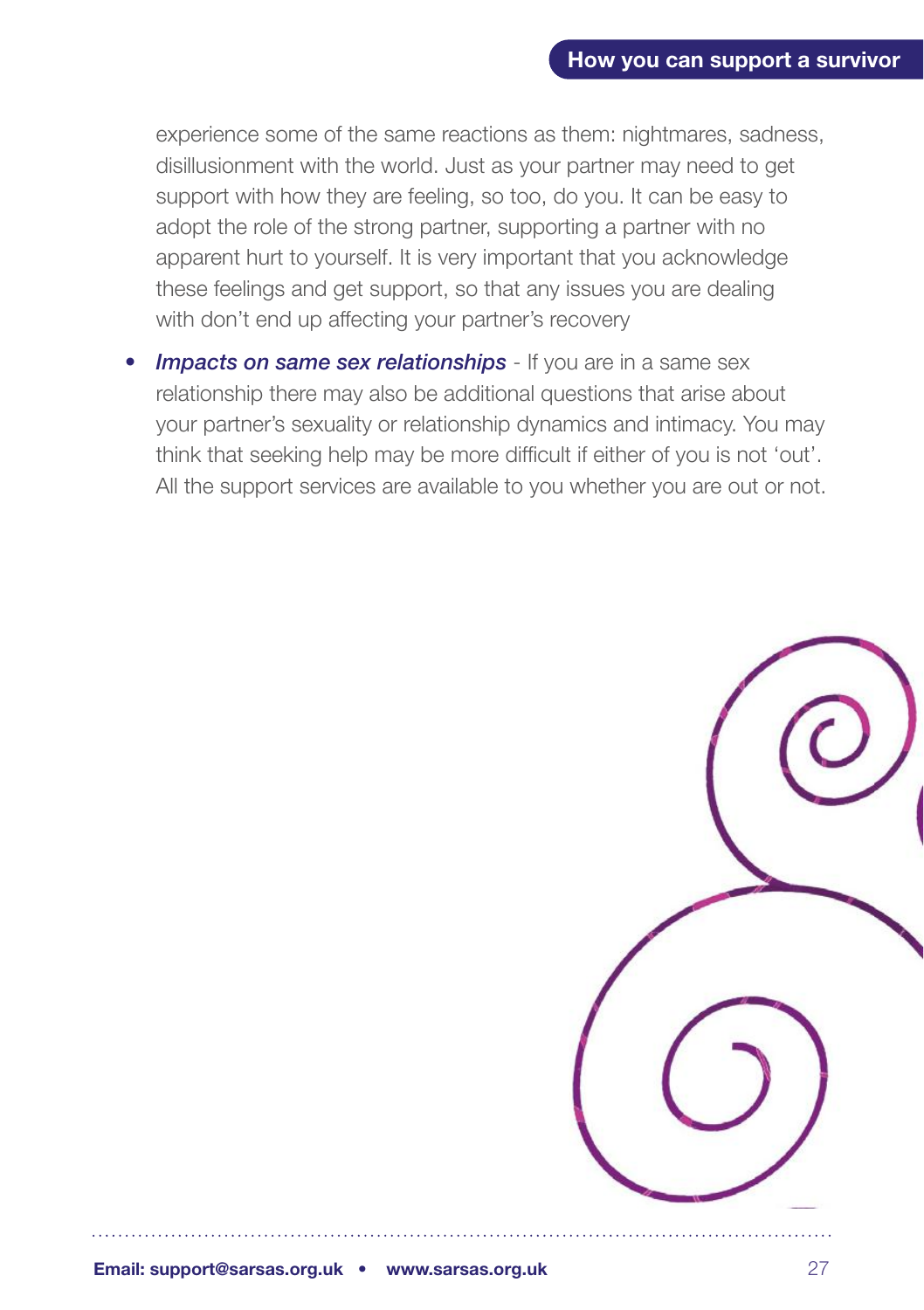# How supporting someone affected by rape or sexual abuse can affect **you**

Caring family members, partners, friends and children of survivors are very often affected by rape and sexual abuse and its aftermath.

The knowledge of the exposure of a loved one to a traumatic event can be traumatizing in itself. Supporting a person you care about at this time can mean you often experience the effects of trauma as well, sometimes with similar symptoms to those of survivors listed in the section 'The impact of rape and sexual abuse'. Here are some examples of common behavioural, emotional and physical impacts that family and friends can experience:

### Behavioral impacts

- Self-neglect
- Drinking/smoking more often
- Staying away from friends
- Not going out
- Bad moods
- Nightmares
- Panic attacks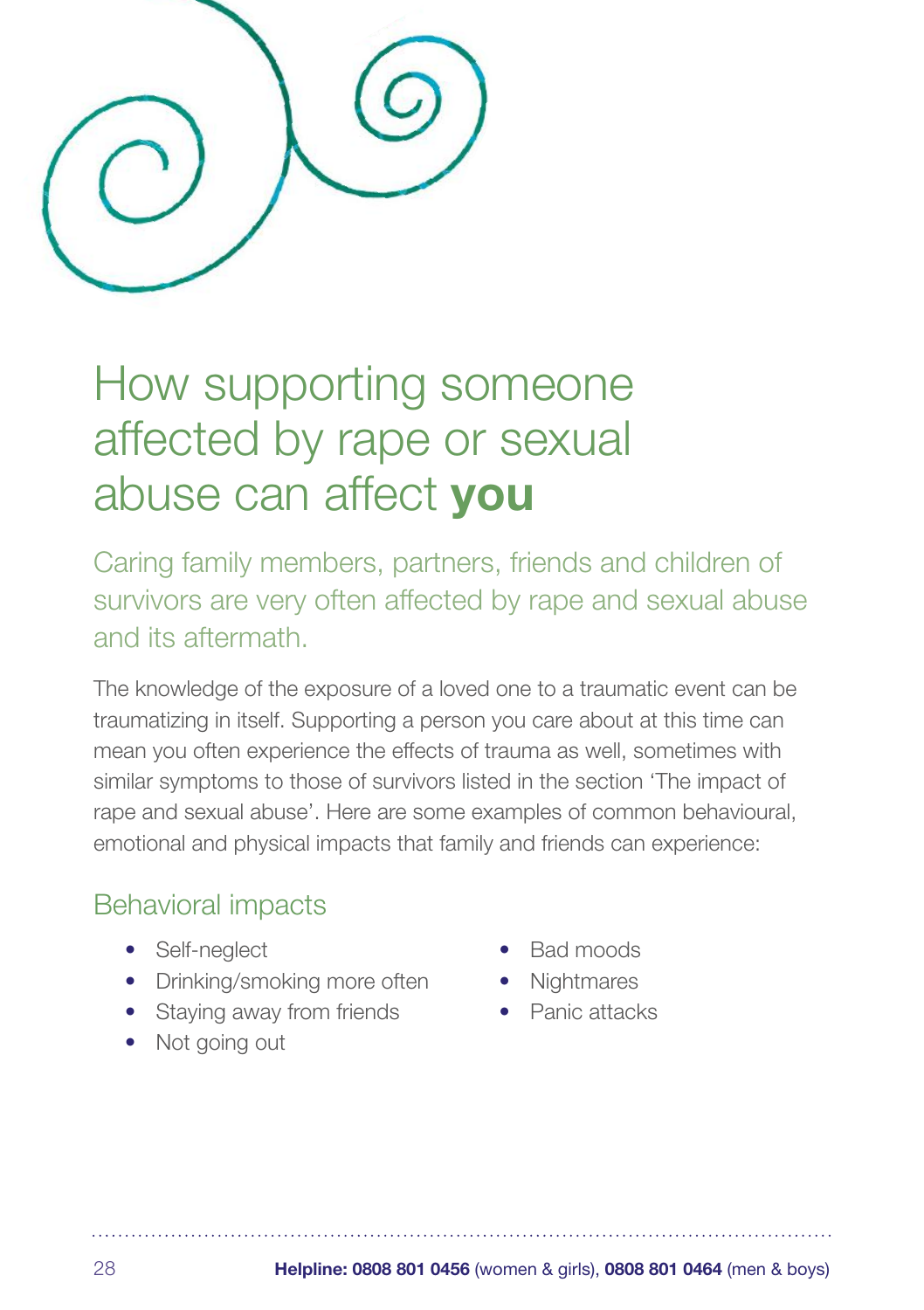### Emotional impacts

- Shock or panic
- Helplessness
- Feelings of violation
- Sense of devaluation and shame
- Rage or anger
- Isolation and estrangement from others
- Lost sense of community and belonging

### Physical impacts

- Stress and anxiety
- Poor sleep
- Weight loss/gain
- Guilt and self-blame
- Resentment
- Denial
- Frustration
- Confusion
- Thinking about it all the time
- Poor concentration

- Headaches
- Memory loss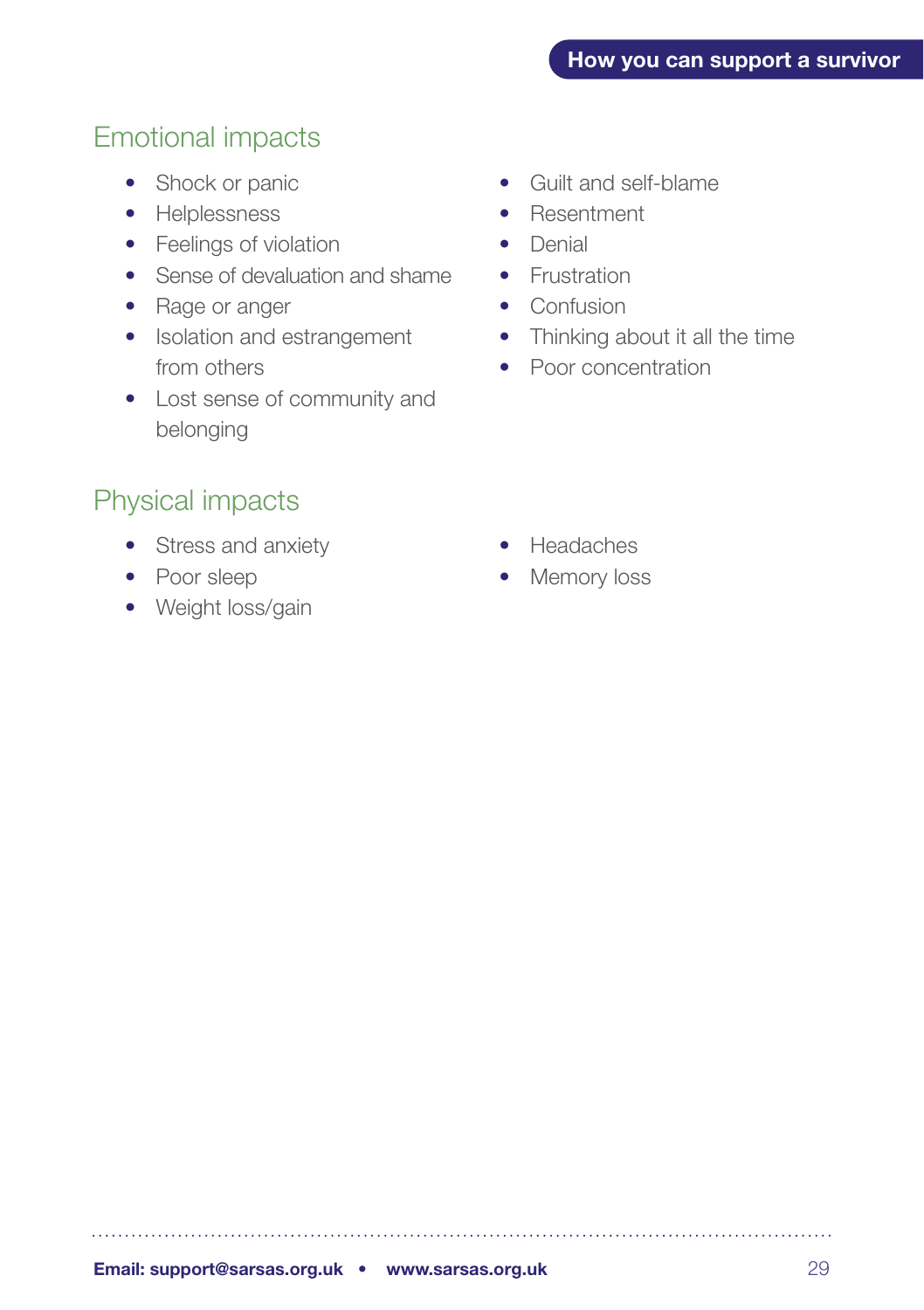## Caring for yourself when caring for others

Taking care of yourself and your feelings is essential. You should not feel guilty about looking after yourself. Practicing good self-care helps you to better care for others.

- **Maintain your hobbies and interests** If you normally enjoy going out with friends, gardening, cooking or any other hobby, keep doing it. Continuing to do the things that make you happy is a good way of keeping you emotionally strong when you are dealing with the effects of rape and sexual abuse
- *Keep up exercise* Finding a form of exercise that you enjoy can help you deal with anxiety and stress. Exercising also releases happy hormones or endorphins which will help you to keep positive and stay strong at this time
- *Talk to someone you trust* Supporting a survivor to heal can often be a difficult and slow process. Chat with someone who understands your situation and can empathise with you
- *Get informed* Contact some of the specialist agencies and organisations in the 'Further resources' section of this guide for more information. By finding out more about trauma responses, coping strategies and how people re-build their lives you will feel more empowered and better equipped to support yourself and the person you care about
- *Talk to a professional* Talking to someone who is trained professionally like a counsellor, doctor or specialist helpline worker can help you to deal with your thoughts and feelings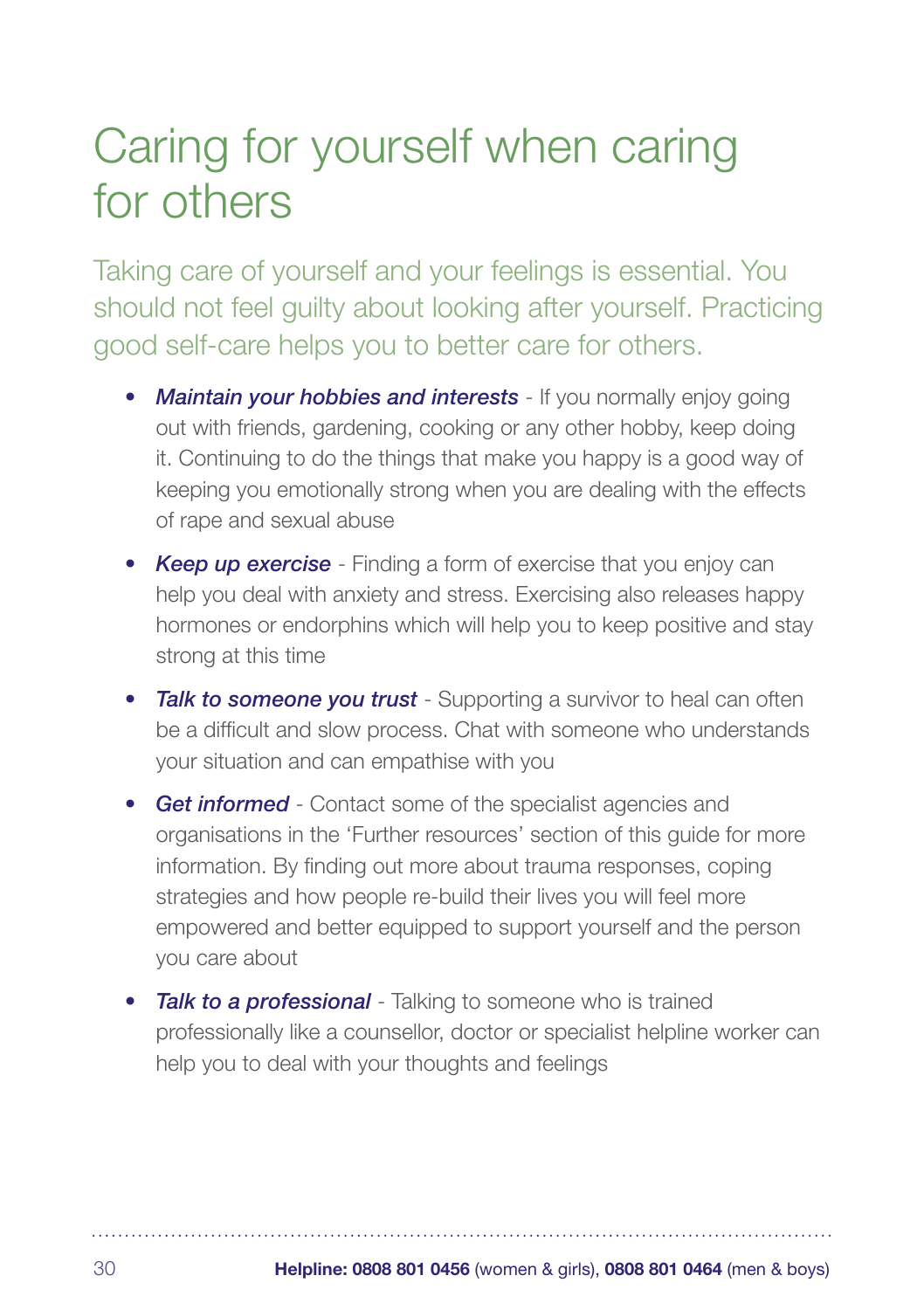- *Grounding techniques* These can be useful for families and friends as well as survivors. Explore techniques that work for you and practicing using them if you are suffering from panic attacks, anxiety or stress
- *Take a break*  Make plans that give you a break from talking or thinking about the abuse. This could be going for a long walk, having dinner with friends or watching a film
- *Take time to relax*  Relaxation looks different for everyone. You may enjoy listening to music, meditation, taking a bath or reading. Writing a diary can also help you to peacefully deal with your thoughts and feelings. It is important to take time each day to help your body to unwind and relax
- *Bedtime routine*  If you are struggling to sleep, try and establish a good bedtime routine to help you unwind; have a bath, make yourself a hot milky drink (avoiding caffeine) or read a book. Try to keep your pattern the same each evening to get your body into a rhythm



*It may not feel like it now but it will get easier.*

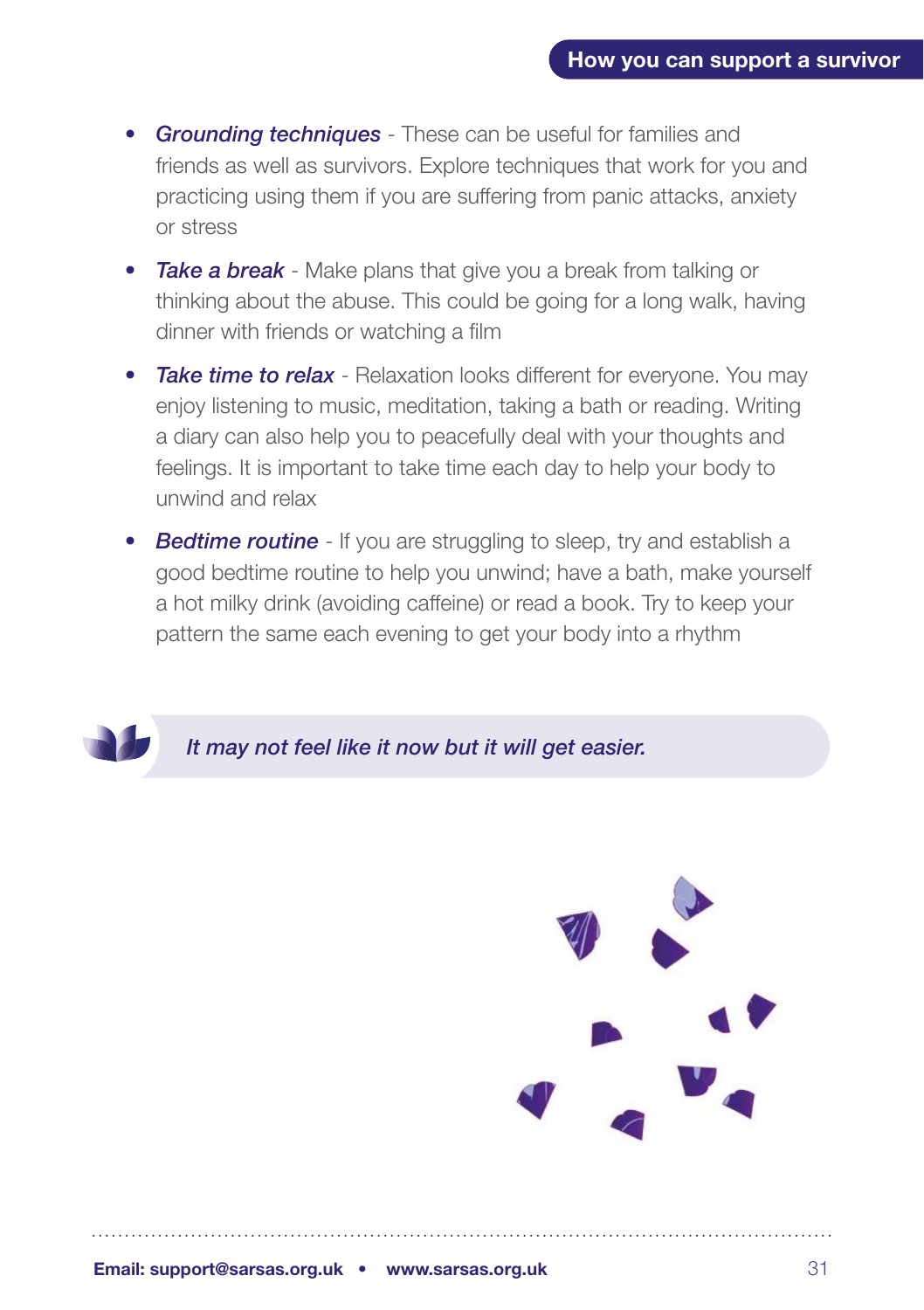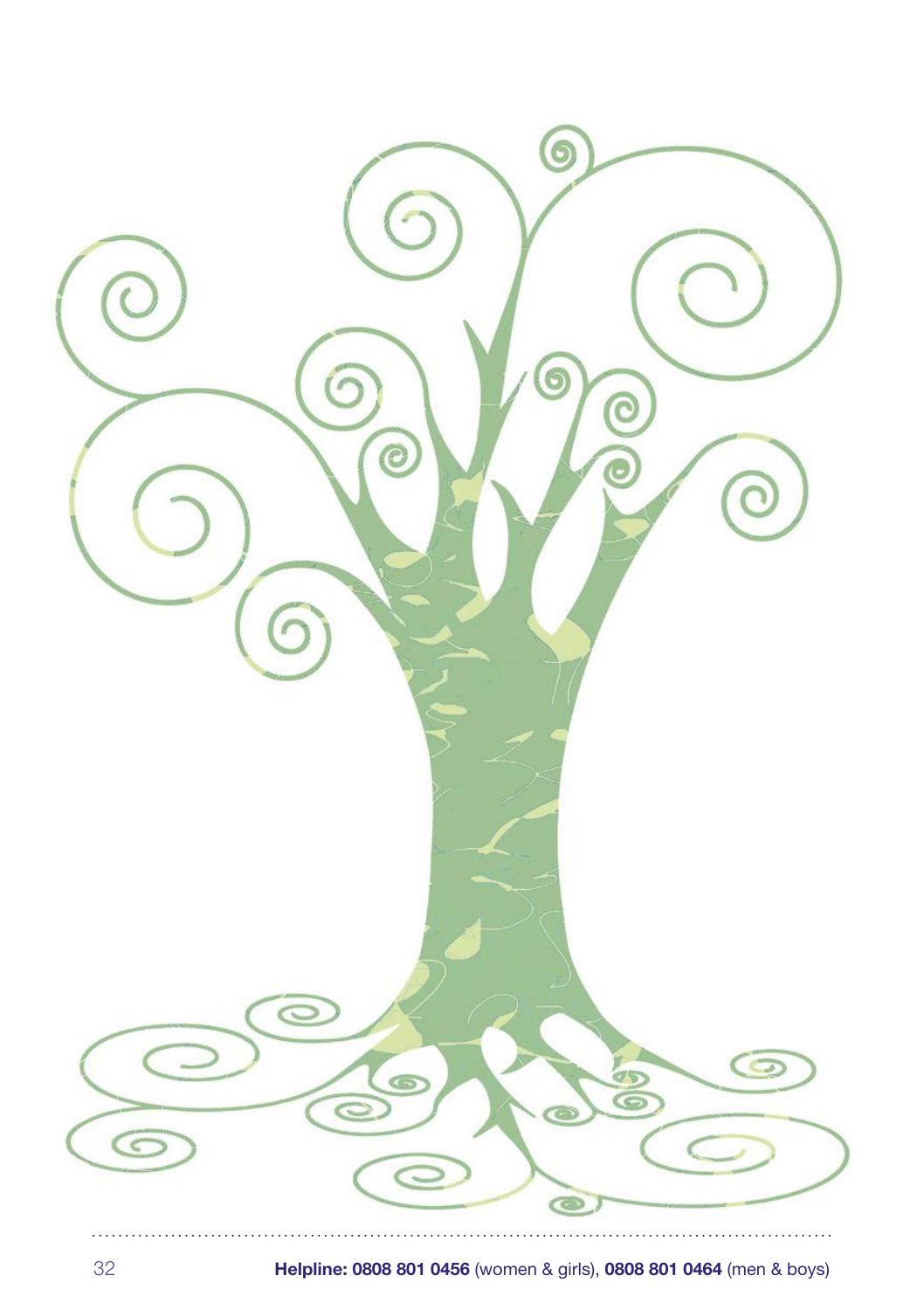## Protecting the person you care about and others

It is important that everyone, organisations and individuals alike, help to protect children (those under 18 years old) and vulnerable adults from all forms of abuse. This may be abuse that has happened or is likely to happen.

You may have heard this referred to as 'safeguarding'. By looking out for the signs of rape and sexual abuse in friends and family members we can all help to prevent it.

#### What can you do to help?

- *Tell someone* Inform an individual or an organisation, who can help to stop the abuse. You can find useful numbers in the 'Further resources' section of this guide
- *Ask for more information* Sarah's Law allows parents to ask the police to tell them if they think someone has a criminal record for child sexual offences
- **Report it** Contact the police (you can do this anonymously) if you feel there is a child or vulnerable adult who has been abused or is at risk of abuse

At SARSAS, if a person is under 18 years old and gives us their name and address, we may have to break their confidentiality and get some advice from other organisations who can help stop the abuse happening to them and others.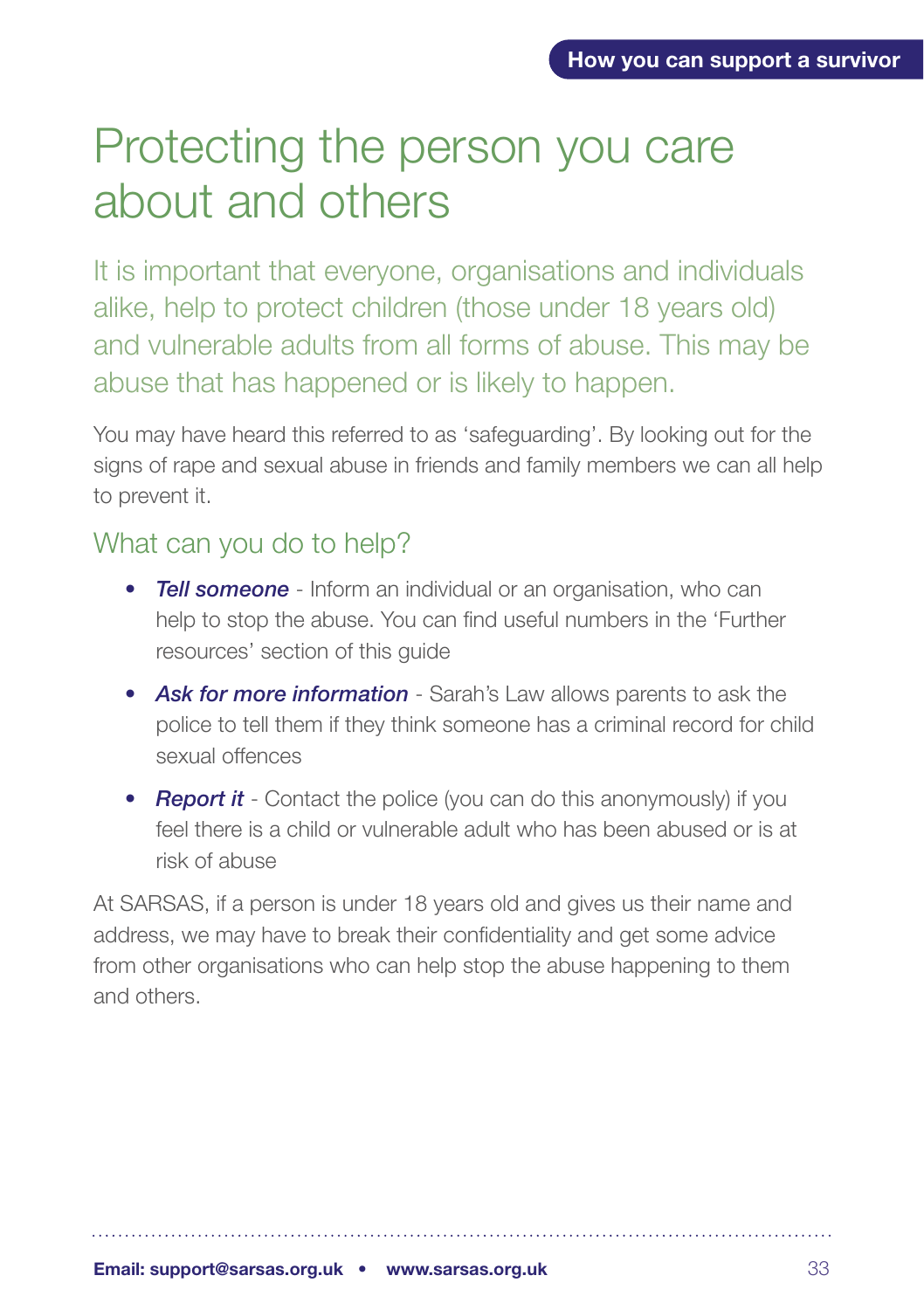

# Reporting rape and sexual abuse to the police

Whether to report a rape or sexual abuse to the police is a choice that only the survivor can make.\*

It is important to support the person you care about to do what feels right for them. Some survivors find reporting helps them to feel that they have taken positive action to prevent the crime being repeated. Others may not be ready to take this step. If a survivor does decide to make a report, there are various people involved in the process who are there to help them from the reporting through to the final court stages.

- *Police or Specially Trained Officers (STOs)* Throughout the country there are officers who are trained specifically to work with survivors or rape and sexual abuse. If your friend or relative decides to make a report they might want your support to go to the police station. When they arrive, they can request a female or male officer to talk to. The specialist police person will do their very best to make the survivor feel as comfortable as possible, try to help the survivor to stay in control of the situation and remind them to request a break whenever they need one
- *SARC (Sexual Assault Referral Centre)* A SARC is a nationwide walk in service that is open 24/7. It is a place where a survivor can go following recent or historic abuse to get practical and emotional support. The SARC offers pregnancy and STD tests and forensic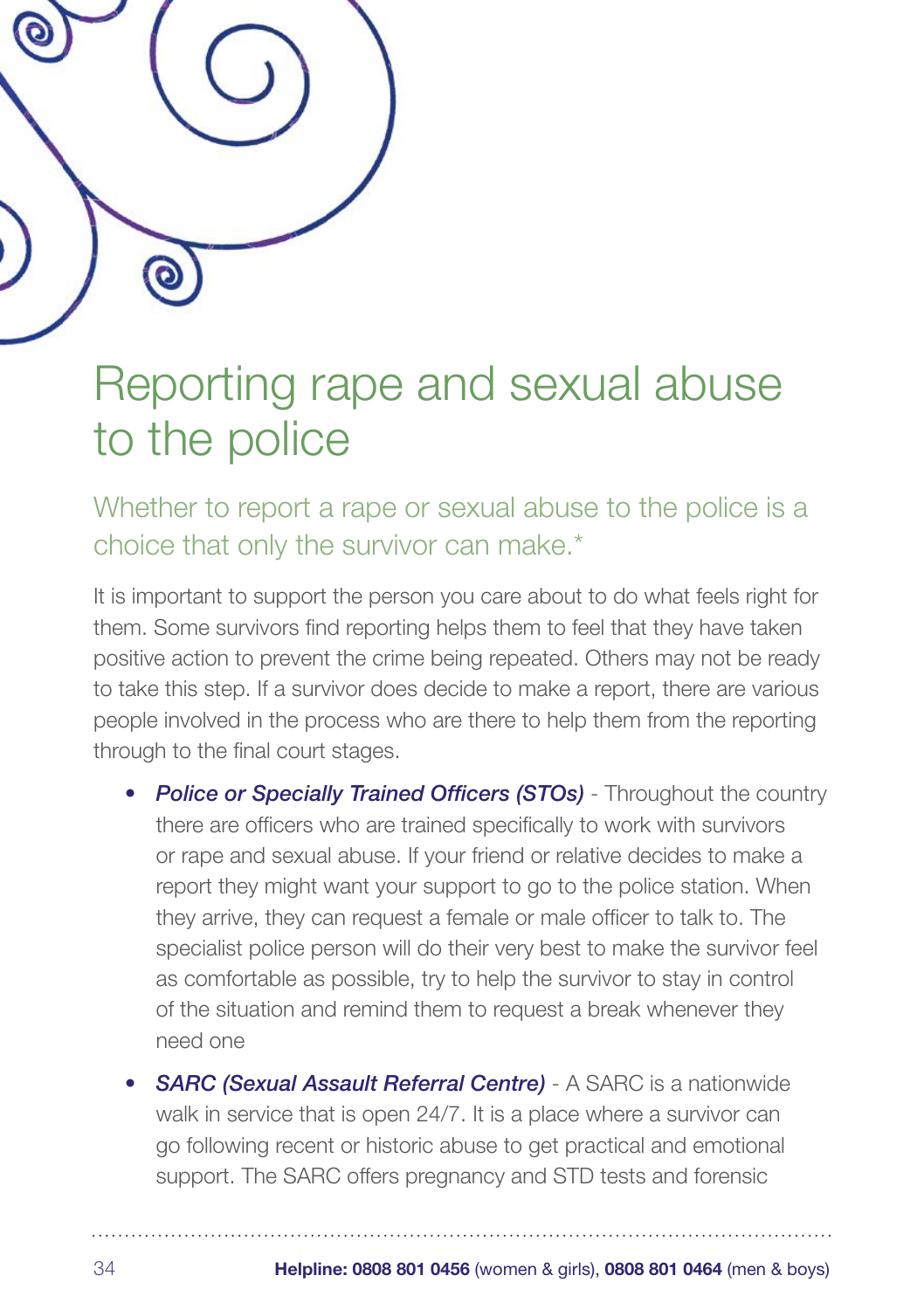medical examinations from trained medical staff as well as crisis workers who will be able to support the survivor through these processes and keep them informed of their choices. The SARC also offers a counselling service to survivors of rape and sexual abuse. The SARC explores their options with the survivor, whether that is making a statement to the police, reporting anonymously or retaining forensic evidence to report at a later date. A SARC can take forensic evidence from a survivor up to 8 days after the assault and can keep evidence indefinitely, so that a survivor can report at a later date. If the assault has just happened and the survivor chooses to have a forensic medical examination to gather evidence, survivors will be asked to ideally keep the clothes they were wearing at the time of the assault unwashed in a paper bag. Do not worry if you have already washed them. It is a survivor's decision to make a report or not and it is important for others to respect this choice and a survivors reasons for making it

- *ISVAs (Independent Sexual Violence Advisers)* An ISVA service is available nationwide to provide specialist practical and emotional support to the survivor from the moment of report through to the court stages. An ISVA can help to liaise between police, SARCs, counsellors and support workers to ensure the court process runs as smoothly as possible for a survivor
- *Counsellors* professional counsellors are available through organisations such as SARSAS, Bristol SARC - The Bridge, The Green House, The Southmead Project or Womankind. Counselling helps people to identify and explore thought patterns, experiences, and patterns of behaviour which may be affecting their life

\*Unless they are under 18 or a vulnerable adult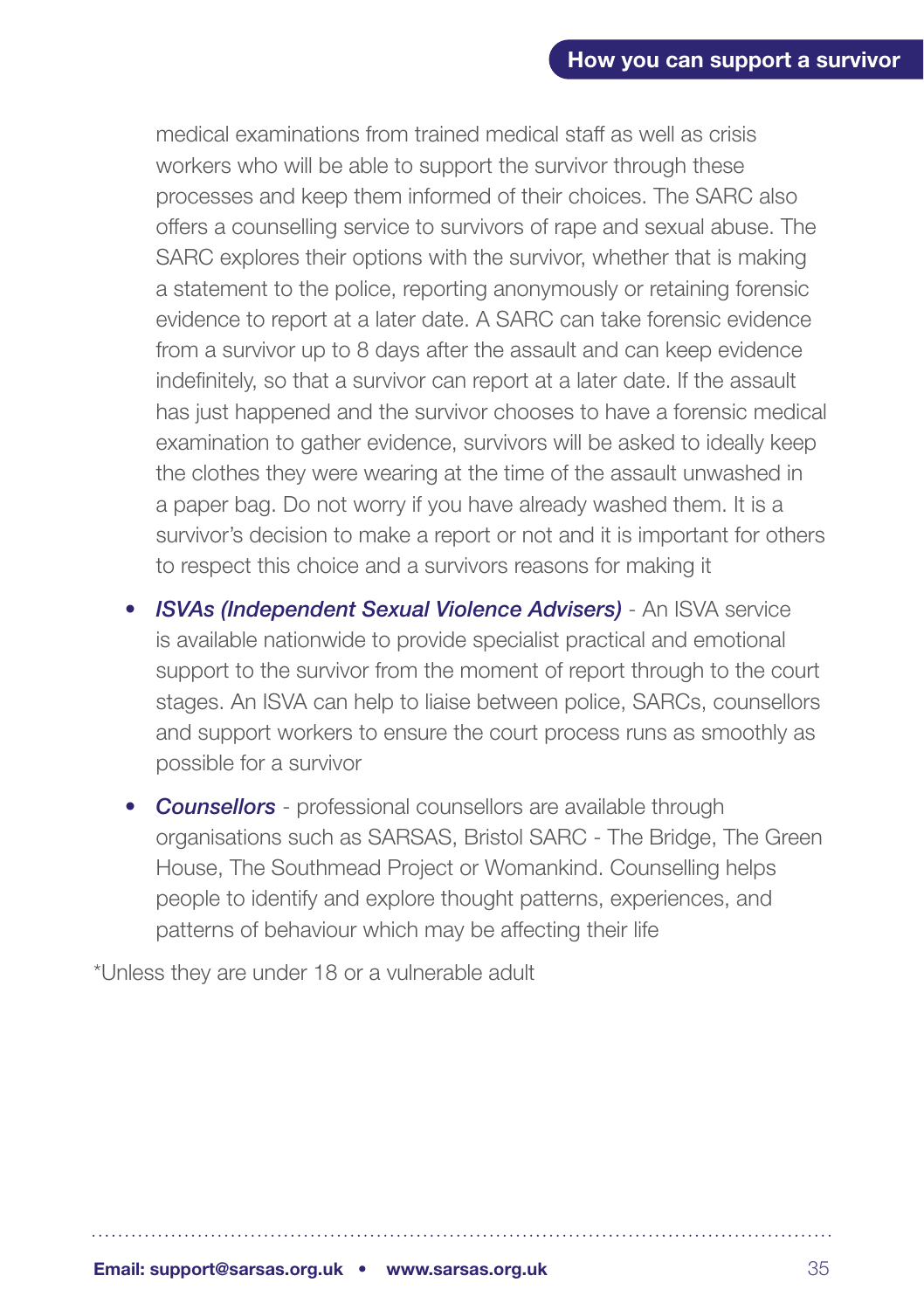### Anonymous reporting

Some survivors choose to report a crime anonymously without giving any of their personal details. This allows them to let the police know about the crime that has happened without the police or perpetrator knowing who has made the allegation. Anonymous intelligence can still be used to help police catch the perpetrator and prevent them offending again. By taking details of the crime, the police may be able to successfully match the anonymous information to another similar crime or perpetrator on their database. If the police successfully match the crime to a previous one the survivor will then be asked if they would like to make a formal report but this is only if the survivor gives their consent. SARSAS and the SARC can support survivors to complete a form that the police will require for an anonymous report.

#### If the person you care about does not feel ready to report

Reporting can be a very difficult step for a survivor to make; re-living painful memories, discussing intimate details and often feeling afraid of what the perpetrator will do or what others will say. It is important that the person you care for feels supported no matter what their decision. The majority of survivors of rape or sexual abuse do not choose to report what has happened to them to the police. It can also take a long time to feel in the right place to report. Equally, it may never feel right and sometimes survivors can find peace of mind in other ways.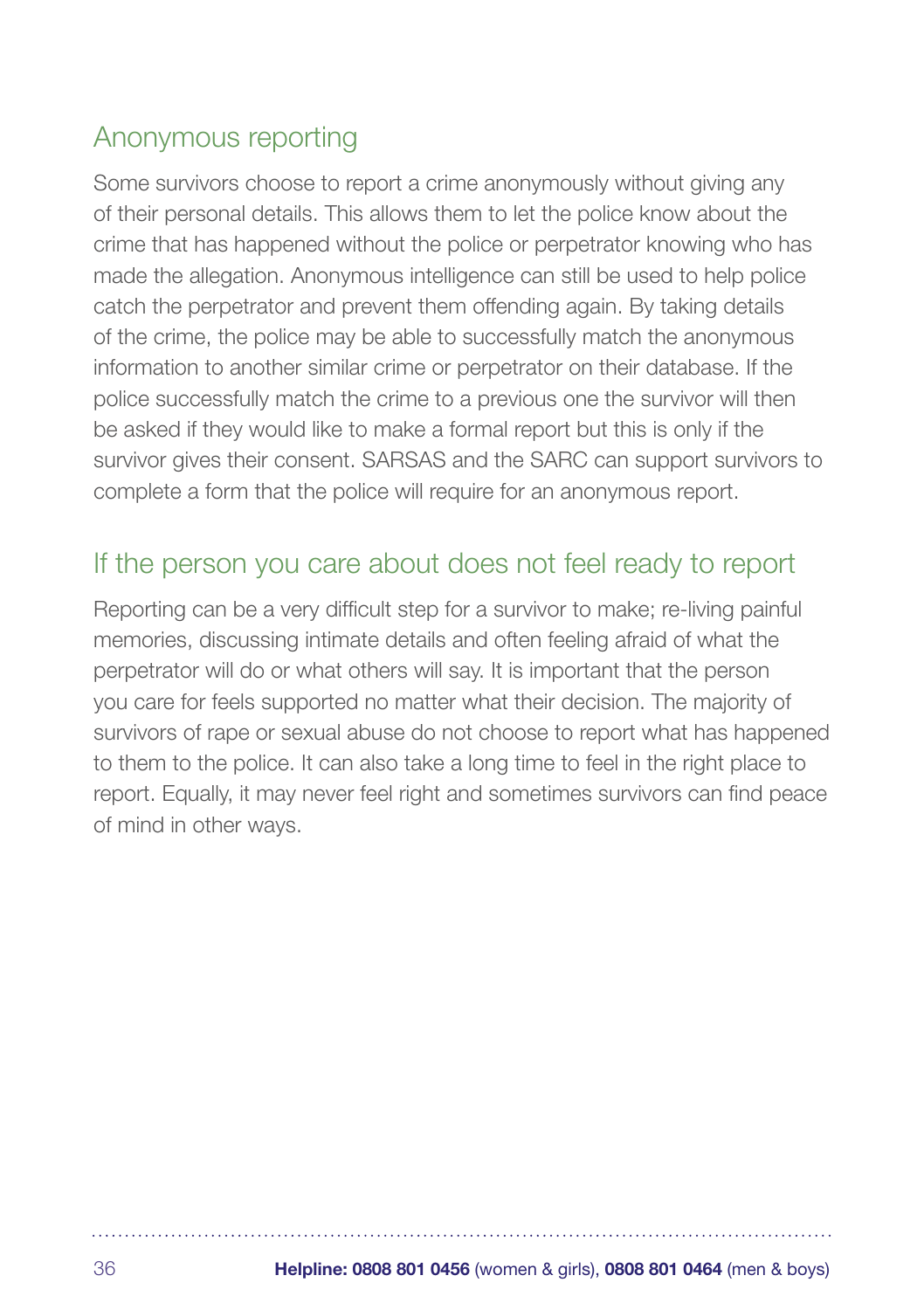# A glossary of useful terms

- *CAHMS* Child and Adolescent Mental Health Services
- **CBT** Cognitive Behavioural Therapy
- *CPS* Crown prosecution Service
- *DID* Dissociative Identity Disorder
- *DV* Domestic Violence
- *ISVA*  Independent Sexual Violence Adviser
- **PTSD** Post Traumatic Stress Disorder
- *SARC* Sexual Assault Referral Centre
- **STDs** Sexually Transmitted Diseases
- **STO** Specially Trained Officer
- *SV* Sexual Violence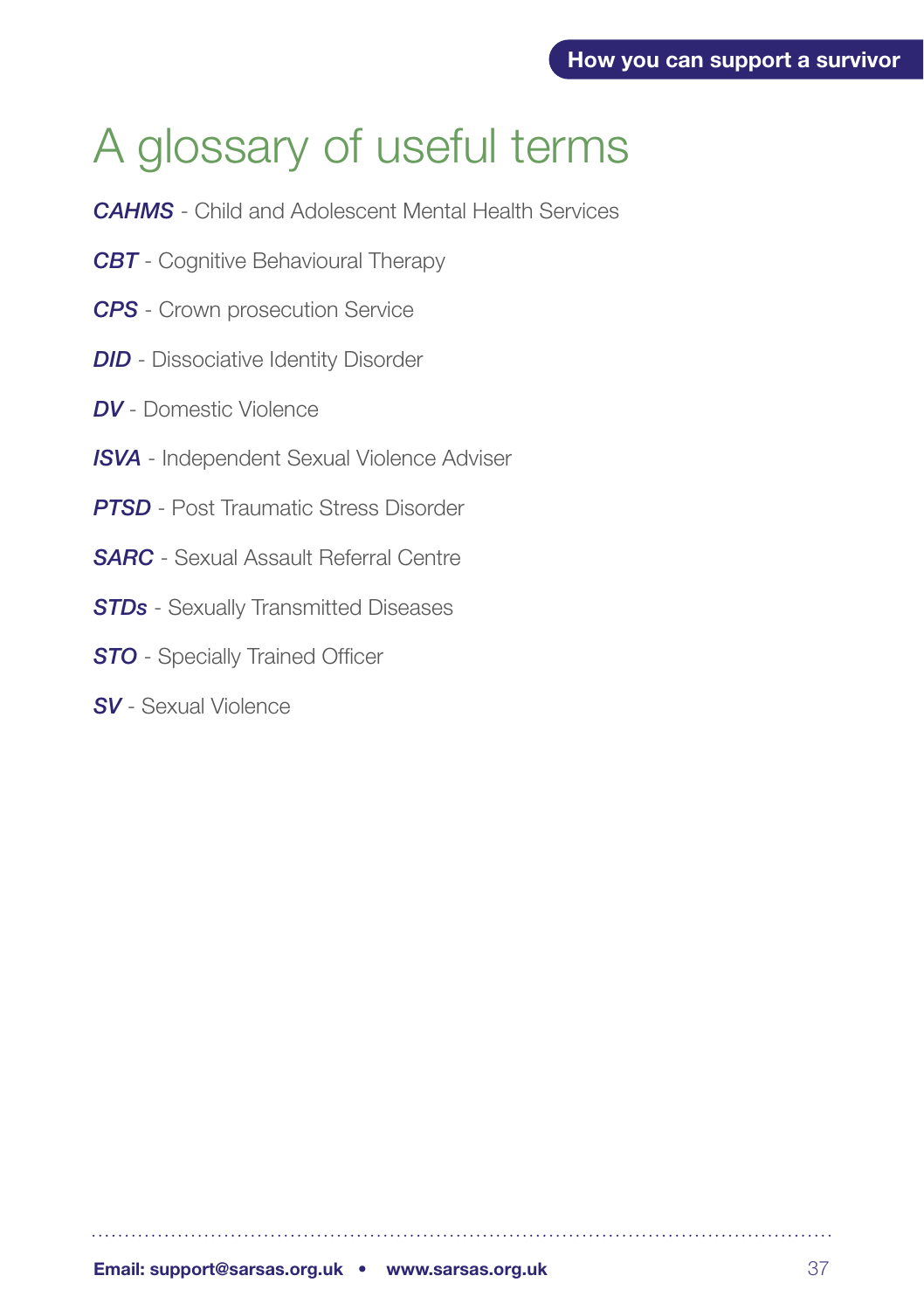### Further resources

National and International online support for survivors, families and friends of rape and sexual abuse

*Rape Crisis England and Wales* -

provides information about rape and sexual abuse.

rapecrisis.org.uk • 0808 8029999

*5 Million Men* - a helpline for men who have experienced rape or sexual abuse. safeline.org.uk • 0808 8005005

*Mosac* - offer a national helpline for

parents and carers or children who have been sexually abused.

mosac.org.uk • 0800 9801958

#### *BACP (British Association of Counsellors and Psychotherapists)* -

provides a list of registered counsellors nationally.

#### bacp.co.uk

*Havoca* - offers help for adult victims of child abuse.

#### havoca.org

*Pandy's - offers information and online* support for survivors, families and friends. pandys.org

#### Local support for survivors



#### rape & sexual abuse support

*SARSAS* - provides a telephone support line, 121 support, counselling and group sessions for survivors of rape and sexual abuse.

sarsas.org.uk • 0808 8010456

#### *The Bridge (SARC- Sexual Assault*

*Referral Centre)* - provides forensic medical support and information about reporting to the police and the judicial process. Separate friends and family service.

turntothebridge.org • 0117 3426999

**Safe Link** - provides confidential advice and advocacy for male and female survivors of sexual violence around reporting and going to court through their ISVA service.

safelinksupport.co.uk • 0117 9250680

**STTY** - male rape information line. Open Fridays 5 - 7pm.

#### 0117 9743773

*Broken Rainbow* - lgbt helpline providing information, advice and support particularly around domestic violence.

brokenrainbow.org.uk • 0300 9995428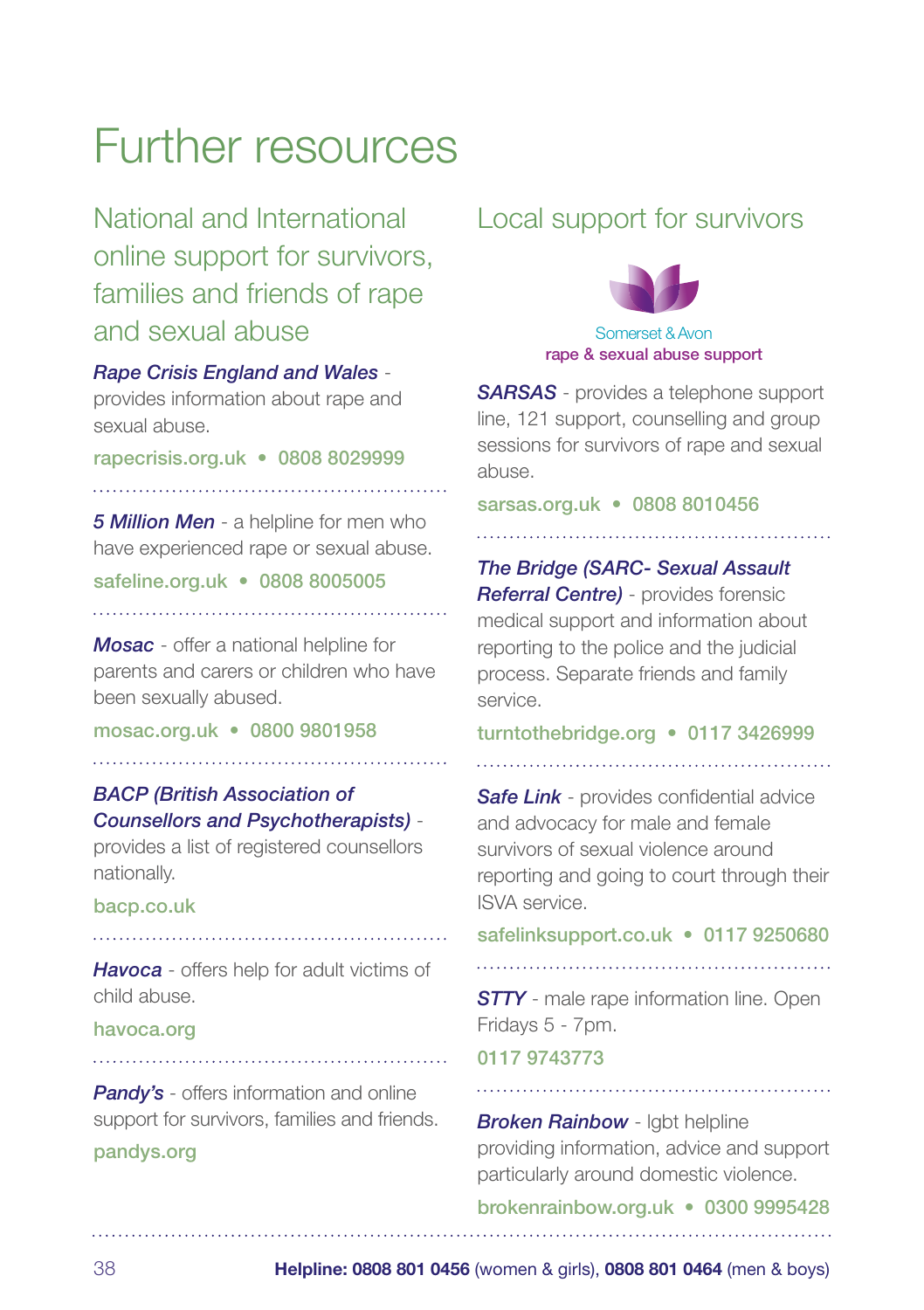*Survivor Pathway* - provides information for anybody wanting to know more about specialist sexual violence services across Bristol, Bath, North East Somerset, North Somerset, Somerset and South Gloucestershire survivorpathway.org.uk

*Safeguarding telephone advice* 

- see Survivor's Pathway for your local safeguarding advice line

# **Feedback**

### Which parts of the self-help guide have you found useful?

If there is any part of this guide that you feel has particularly helped you, please let us know. Equally, if you feel there is something that we could improve or information that we could have included, please also let us know. We are always striving to listen to our service user's feedback and improve our services.

### How can we support other friends and family members better?

We'd really like your thoughts, experiences and tips so that we can anonymously share ideas with other family and friends of survivors in the future. If you feel that there are any other services that would be useful for yourself or others who are supporting someone affected by rape or sexual abuse, please let us know.

#### *Email: feedback@sarsas.org.uk*

*Tel: 0808 801 0456*